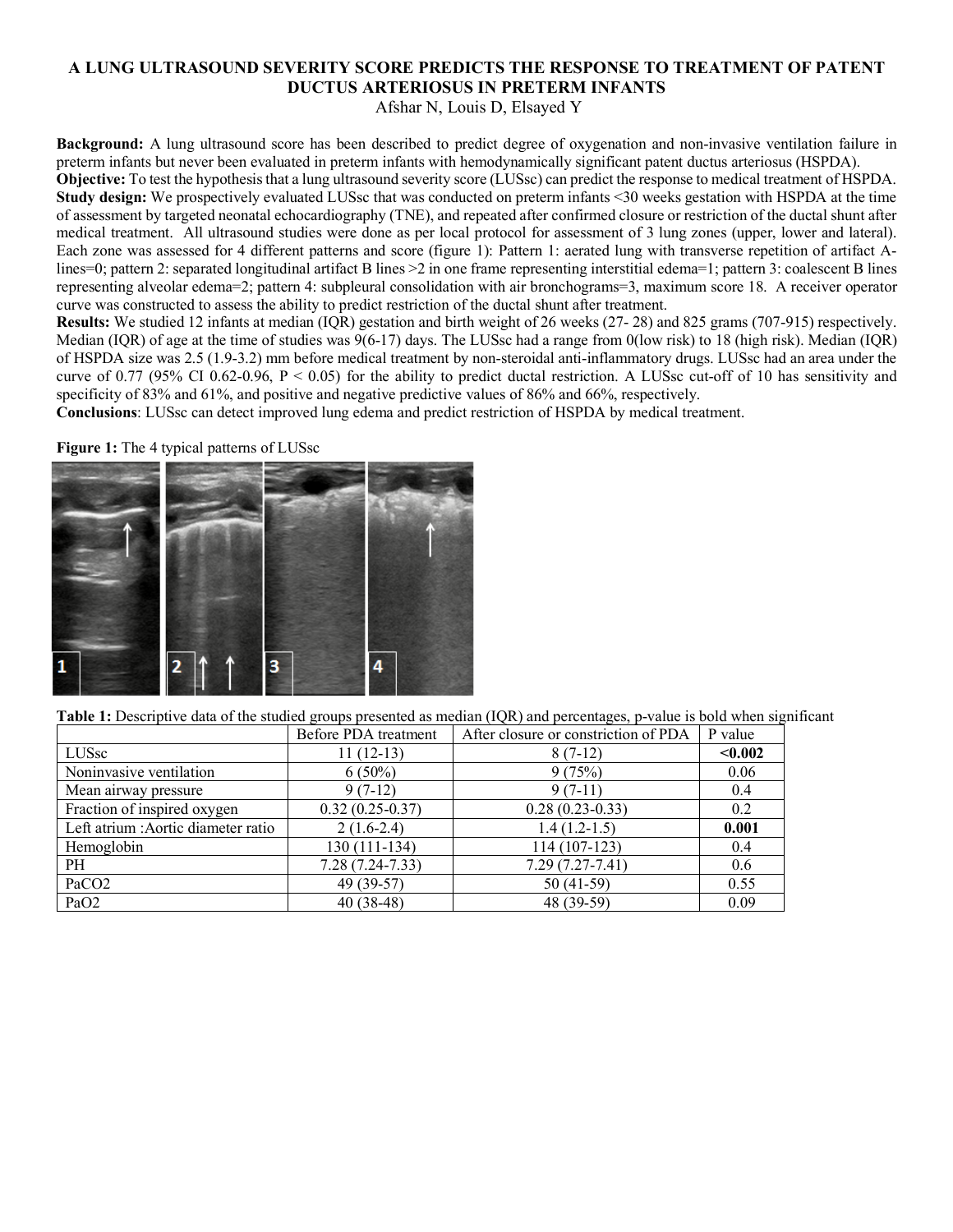### **INTEGRATED EVALUATION BY INTESTINAL ULTRASOUND AND NEAR INFRARED SPECTROSCOPY PREDICTS COMPROMISED INTESTINAL PERFORMANCE IN PRETERM INFANTS WITH FEEDING INTOLLERENCE**

Amer R, Belen K, Louis D, Elsayed Y

**Background:** Feeding intolerance is a common problem in preterm infants, but the usefulness of integrated evaluation by intestinal ultrasound (IUS) and abdominal regional tissue oxygen saturation (RTO) in prediction of compromised intestinal performance (CIP) is novel and never been studied.

**Objectives:** The purpose of this study was to assess the value of using IUS and near infrared spectroscopy (NIRS) in predicting CIP in preterm infants with feeding intolerance.

**Methods:** Prospective study at 2 tertiary units in Winnipeg from 2016 to 2017 of 30 preterm infants, full assessment by IUS of 4 abdominal quadrants, and NIRS of right and left side of the abdomen by a trained physician was performed every 48 hours until establishment of full feeds.

**Results:** A total of 30 infants assessed at median (IQR) gestation and birth weight of 30 (31- 32) and 1908(1607- 2032) respectively, and underwent total of 82 assessments. 24 infants tolerated oral feeding as per unit protocol without interruption within the first 2 weeks of life, 6 infants developed clinical signs of feeding intolerance in the form of abdominal distention with recurrent emesis; and or bloody stools, only 2 of them radiologically diagnosed as necrotizing enterocolitis, but all of them showed at least 2 of the following sonographic abnormalities before development of the clinical signs of intolerance: hyperemia on color Doppler, sluggish peristalsis, intramural air, peritoneal fluid, non-collapsible dilated loops >0.5 cm, portal vein gases, and thinning of intestinal wall <0.11cm. Abdominal RTO was significantly lower for both left and right sides in infants with CIP.

**Conclusions:** Integrated evaluation by IUS and NIRS can predict CIP in preterm infants at least 48 hours before clinical signs of feeding intolerance, further studies are needed with management based on our approach.

|                                                 | Infants tolerated full | Infants with feeding | P value |
|-------------------------------------------------|------------------------|----------------------|---------|
|                                                 | feeds within 14 days   | intolerance          |         |
|                                                 | $N=24(80\%)$           | $N=6(20\%)$          |         |
| Gestational age (weeks)                         | $31(30-33)$            | $29(28-32)$          | $0.001$ |
| Birth weight (grams)                            | 2040(1767-2103)        | 1755(1502-2087)      | $0.001$ |
| Male                                            | 16(66%)                | $3(50\%)$            | 0.07    |
| Apgar at 5 min                                  | $9(8-9)$               | $7(4-9)$             | < 0.01  |
| Delayed cord clamping                           | 14 (58%)               | 4(66%)               | 0.6     |
| Mechanical ventilation at time of assessment    | 5(9%)                  | 6(23%)               | < 0.05  |
| Age of first abnormal ultrasound (days)         |                        | $4(2-6)$             |         |
| Age of first sign of feeding intolerance (days) |                        | $9(4-14)$            |         |
| Age of established full feeding (days)          | $9(5-12)$              | $19(15-23)$          | $0.001$ |
| Lactic acid (mmol/l)                            | $1.8(1.2 - 2.3)$       | $2(1.6-3)$           | < 0.05  |
| Intestinal wall diameter (cm)                   | $0.2(0.18 - 0.22)$     | $0.18(0.14-0.2)$     | $0.001$ |
| Right Abdominal RTO (%)                         | $74(70-80)$            | $69(64-75)$          | $0.001$ |
| Left Abdominal RTO (%)                          | $75(70-81)$            | $71(69-76)$          | $0.001$ |

**Table 1:** Descriptive data of the studied groups presented as median (IQR) and percentages, p-value is bold when significant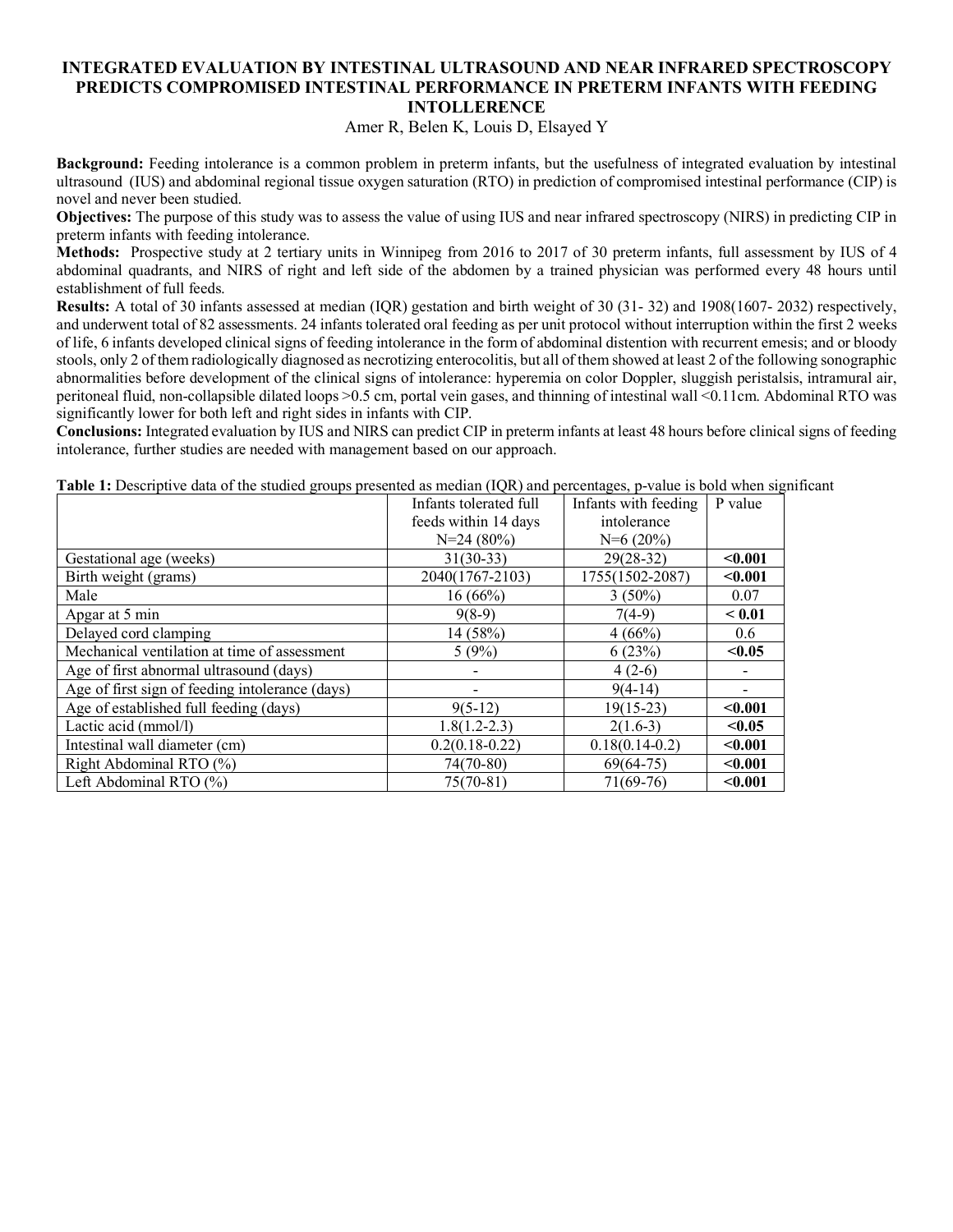## **USE OF PULMONARY ARTERY DOPPLER WAVEFORM PARAMETERS IN ESTIMATING PULMONARY PRESSURES IN NEONATES**

Bhattacharya  $S^1$ , Jain A<sup>2</sup>, McNamara P<sup>3</sup>, McNamara K<sup>4</sup>

Neonatal Perinatal Medicine, London Health Sciences Centre, London, Ontario, Canada <sup>2</sup>Division of Neonatology, Mount Sinai Hospital, Toronto, Ontario, Canada <sup>3</sup>Division of Neonatology, Hospital for Sick Children, Toronto, Ontario, Canada <sup>4</sup>University of Toronto, Ontario, Canada

**Background:** Estimation of pulmonary pressure is crucial in neonates with acute or chronic pulmonary hypertension. During echocardiography, the maximal velocity of the Tricuspid Regurgitant jet (TR Vmax) is usually used to estimate pulmonary pressures. However, TR jet can often be absent or unmeasurable in neonates, resulting in a need to search for alternative echocardiographic measures of pulmonary pressure.

**Objectives:** To identify the pulmonary artery doppler waveform parameter that most closely reflects pulmonary pressure in neonates and analyse the impact of baseline variables and measurement techniques on this relationship.

**Methods:** This was a retrospective cohort analysis conducted at two tertiary neonatal intensive care units. All neonates who underwent Targeted Neonatal Echocardiographic (TNE) assessments over the period of May 2014-May 2017 were assessed for eligibility. Neonates whose TNE revealed a complete TR jet were included. Echocardiographic parameters such as TR Vmax, Pulmonary artery doppler waveform parameters such as Right Ventricular Ejection Time (RVET) and Pulmonary Artery Acceleration Time (PAAT) were measured at main pulmonary artery level and the pulmonary valve level. Echocardiographic markers of right ventricular function, ductal and atrial shunts were recorded. Statistical analysis was performed using SPSS. Ethical approval was obtained from the institutional ethics board.

**Results:** 678 neonates with 1767 echocardiographic studies were screened for eligibility of which 201 scans were included. Mean gestational age of this cohort was 30.5+/-5.7 weeks. Pulmonary Vascular Resistance Index (PVRI), was calculated as ratio of RVET to PAAT. PVRI, measured by Pulsed Wave Doppler at the level of the main pulmonary artery was found to have the strongest correlation with RVSP estimated from TR Vmax. [r=0.45, P<0.05]. We could generate an equation to estimate systolic pulmonary artery pressures (ESPAP) directly from PVRI. [ESPAP= 25.53+3.97xPVRI, p<.0001]. At the multivariate level, systolic blood pressure at time of scan and PDA were found to have a statistically significance influence on this relationship.

**Conclusion:** PVRI, measured at the main pulmonary artery level had a statistically significant correlation with pulmonary pressures as measured by TR jet. Though, the strength of correlation is moderate at best and is influenced by presence of ductal shunt, it can still play an important role in assessment and monitoring of pulmonary pressures in neonates.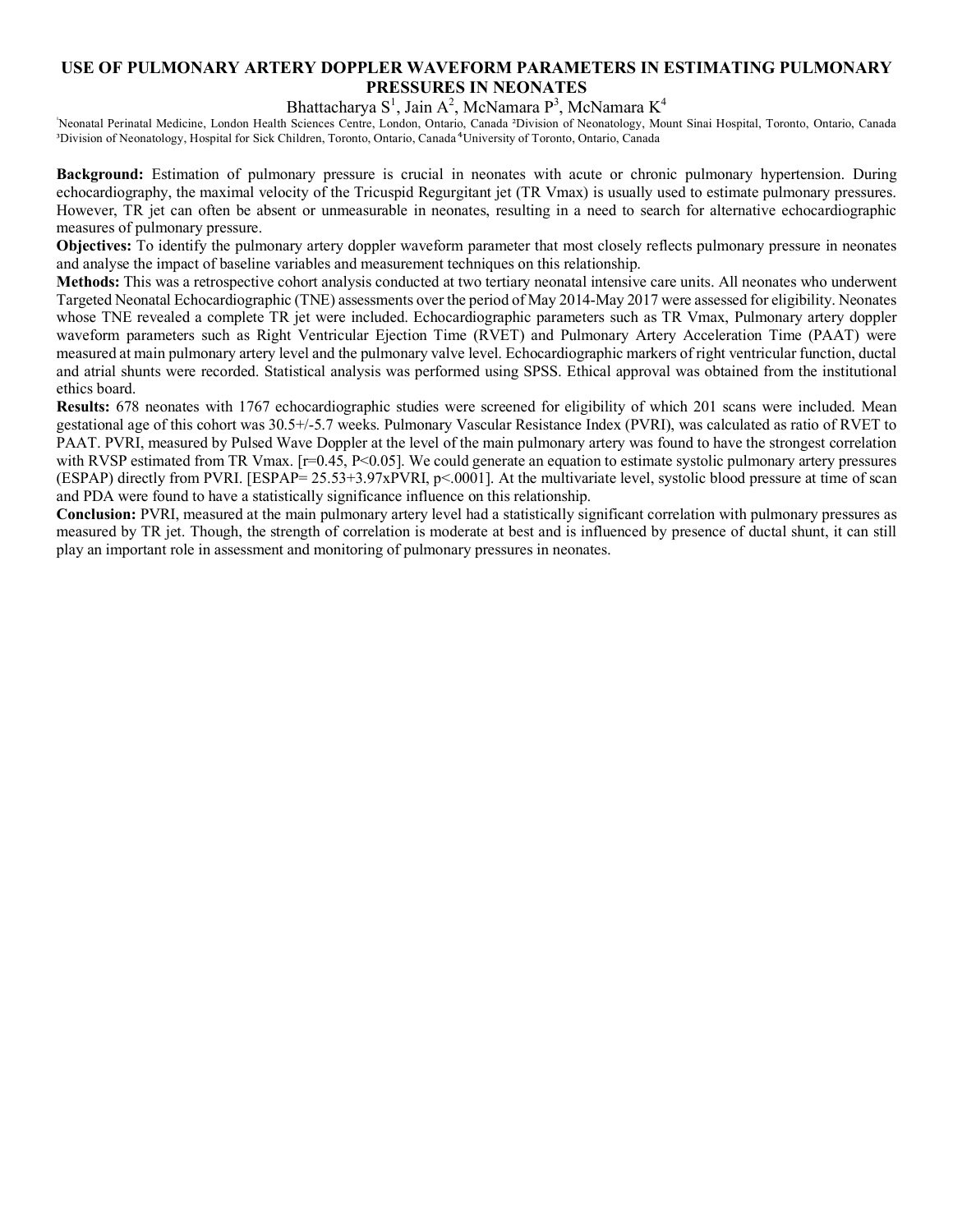#### **CARDIOVASCULAR DERANGEMENTS IN NEONATAL HERPES INFECTION**

Bhattacharya  $S^1$ , McNamara PJ, Giesinger RE<sup>2</sup>

<sup>1</sup>Neonatal Perinatal Medicine, London Health Sciences Centre, London, Ontario, Canada <sup>2</sup>Division of Neonatology, Hospital for Sick Children, Toronto, Ontario, Canada

**Introduction:** Disseminated Herpes Simplex Virus (HSV) infection is a severe neonatal illness. A significant proportion of affected neonates require intensive care support for circulatory insufficiency and hypoxic respiratory failure, with some even needing Extra Corporeal Membrane Oxygenation (ECMO). The pathophysiological contributors to the disease phenotype, the mechanisms underlying the hemodynamic instability and the best approach to treat such cardiovascular dysfunction have not been well described. Hence, we designed this study to identify patterns of cardiovascular dysfunction seen on Targeted Neonatal Echocardiographic (TNE) assessments in neonates with HSV infection and describe their response to physiology based hemodynamic management strategies.

**Methods:** A cohort of neonates with confirmed HSV infection admitted over the period of November 2014- April 2017 were included in this study. All neonates were evaluated by comprehensive TNE assessment within the first 24h of admission. Demographic and clinical data were collected retrospectively. All TNE measurements were performed by a single expert operator. Ethical approval was obtained from the institutional ethics board.

**Results:** Five neonates, 3 with HSV 1 and 2 with HSV 2, were identified during the study period. All had features of profound circulatory insufficiency such as hypotension, metabolic acidosis with high lactate, oliguria/anuria, poor capillary refill etc. Three neonates had severe oxygenation failure. On functional echocardiographic assessment, we found that all cases demonstrated underfilled cardiac chambers and low cardiac outputs suggesting severe vasodilatation and third space losses. These cases were managed by aggressive volume resuscitation and use of peripheral vasoconstrictors such as Vasopressin and Nor-Epinephrine. Primary ventricular dysfunction was identified in 3 neonates, who were treated with dobutamine and/or epinephrine. Significant pulmonary hypertension was detected in three infants which prompted the use of Inhaled Nitric Oxide. Acyclovir was initiated early on. Significant cardiovascular stabilization could be achieved by such targeted hemodynamic therapy. However, in view of extensive neurological and hepatic damage, life sustaining therapy was eventually withdrawn in all of them.

**Conclusion:** Hemodynamic instability in neonates with disseminated HSV infection may be related to either primary ventricular dysfunction, vasodilatation and third space losses or pulmonary hypertension. While, early TNE may enhance physiologic definition and facilitate targeted therapy, eventual prognosis remains poor and raises questions regarding utility of interventions such as ECMO.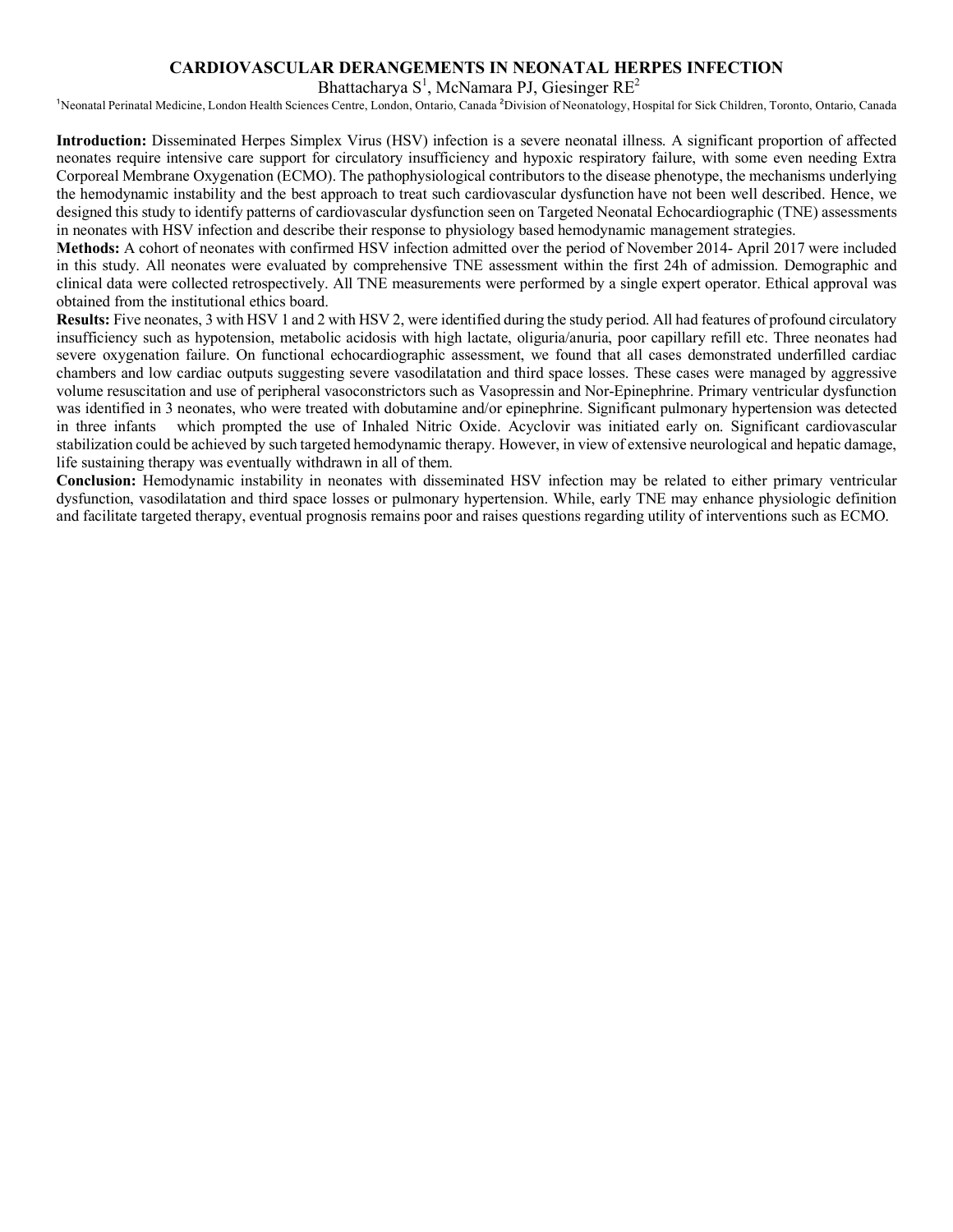## **NORADRENALINE IN PRETERM INFANTS WITH CARDIOVASCULAR COMPROMISE**

<sup>1</sup>Department of Neonatology, Canberra Hospital, Woden, 2606, ACT, Australia <sup>2</sup>ANU Medical School, Canberra, 2601, ACT, Australia <sup>3</sup>Department of Neonatology, John Hunter Children's Hospital, Newcastle, NSW, 2305, Australia

**Introduction:** Cardiovascular compromise is a frequent complication in preterm infants and associated with increased morbidity and mortality. Dopamine and Dobutamine are the most frequently used first line therapies. Noradrenaline (NA) is a naturally occurring sympathomimetic amine that acts on myocardial and vascular alpha and beta adrenergic receptors*.*NA is beneficial in the treatment of term newborns with cardiovascular compromise due to sepsis or pulmonary hypertension (PHN), but experiences with NA in preterm infants are limited.

**Aim:**The aim of this study is to review our clinical use of NA in preterm infants ≤ 32 weeks' gestation, and to describe its effectiveness and safety in this population.

**Methods:**This retrospective cohort study was undertaken at the Canberra Hospital, Canberra and John Hunter Children's Hospital, Newcastle. Neonates <= 32 weeks gestation born and received NA between 2004 to 2015 were included in the study. Patient records were reviewed for clinical data before and during NA use. We defined hypotension as a mean blood pressure (MBP) < infants post conceptional gestational age for more than 30 minutes, and a response to NA was determined when MBP reached above the gestational age in weeks of the neonate for at least 30 minutes. Side effects for NA were reviewed including tachycardia (>200), hypertension (SBP>90), liver and kidney injury. Long term follow-up was reviewed for neuro-developmental impairment.

**Results:** Forty-eight preterm infants received NA during the 11-year study period. Sepsis was the commonest cause of cardiovascular compromise followed by PHN. Median gestation was 27 weeks, weight was 952 grams. NA was used a first line inotrope in 5, second line in 15, 3<sup>rd</sup> line in 25 and as sole inotrope in 3 neonates. Details of NA use is shown in table 1. Effect of NA on cardiovascular factors and oxygenation is shown in table 2 and figure 1. Fifteen infants (31%) developed tachycardia. Twenty two (46%) of the 48 infants died. Follow up was available for 22 infants at 1 year. Four infants had mild and 5 had moderate to severe disability.

**Conclusions:** NA may be effective in treating preterm infants with hypotension associated with sepsis and pulmonary hypertension at relatively low doses and as first or second line inotrope. NA appears to be tolerated safely, however, mortality was high in this group of infants.

| Age at start NA (days)                 | $1.5(1-14)$    |
|----------------------------------------|----------------|
| Starting dose (mcg/kg/min)             | $0.4(0.2-0.5)$ |
| Maximum dose (mcg/kg/min)              | $0.7(0.4-1.0)$ |
| Dose at MBP restoration $(mcg/kg/min)$ | $0.5(0.3-0.7)$ |
| Time to MBP restoration (hours)        | $1(1-2)$       |
| Total duration of NA (hours)           | $29(11-44)$    |
| Additional medications                 |                |
| other inotropes                        | 45 (94%)       |
| Age at start NA (days)                 | 19 (40%)       |
| Starting dose (mcg/kg/min)             | (2%)           |
| Maximum dose (mcg/kg/min)              | $29(60\%)$     |

**Table 1:** Details of NA use in 48 preterm infants with cardiovascular compromise. Data presented as median (IQR)

**Table 2:** Median (IQR) of circulatory variables, blood gas variables and urine output before and 1 hour after normalisation of the mean blood pressure

| Variable                     | before start of noradrenaline | 1 hour after normalisation of MBP | p-value |
|------------------------------|-------------------------------|-----------------------------------|---------|
| $SBP$ (mmHg)                 | 34 (29-42)                    | $44(38-51)$                       | < 0.001 |
| $MBP$ (mmHg)                 | $25(22-30)$                   | $32(29-39)$                       | < 0.001 |
| $DBP$ (mmHg)                 | $20(15-25)$                   | $26(22-30)$                       | < 0.001 |
| Heart Rate (bpm)             | $174(161-185)$                | 177 (164-199)                     | 0.242   |
| Mean Airway Pressure (cmH2O) | $12(9-15)$                    | $11(10-16)$                       | 0.594   |
| FiO <sub>2</sub> $(\% )$     | $45(28-100)$                  | $37(24-70)$                       | 0.043   |
| Oxygenation Index            | $10(5-24)$                    | $8(4-15)$                         | 0.048   |
| $pO2$ (mmHg)                 | $52(36-60)$                   | 54 (47-66)                        | 0.109   |
| Lactate (mmol/l)             | $3.4(2-6)$                    | $2.3(2-5)$                        | 0.146   |
| $pCO2$ (mmHg)                | 53 (39-68)                    | 49 (39-59)                        | 0.109   |
| pH                           | $7.21(7.11-7.28)$             | $7.27(7.19-7.30)$                 | 0.275   |
| Urine output $(ml/kg/hr)$    | $0.6(0.0-2.4)$                | $1.7(0.0-4.0)$                    | 0.113   |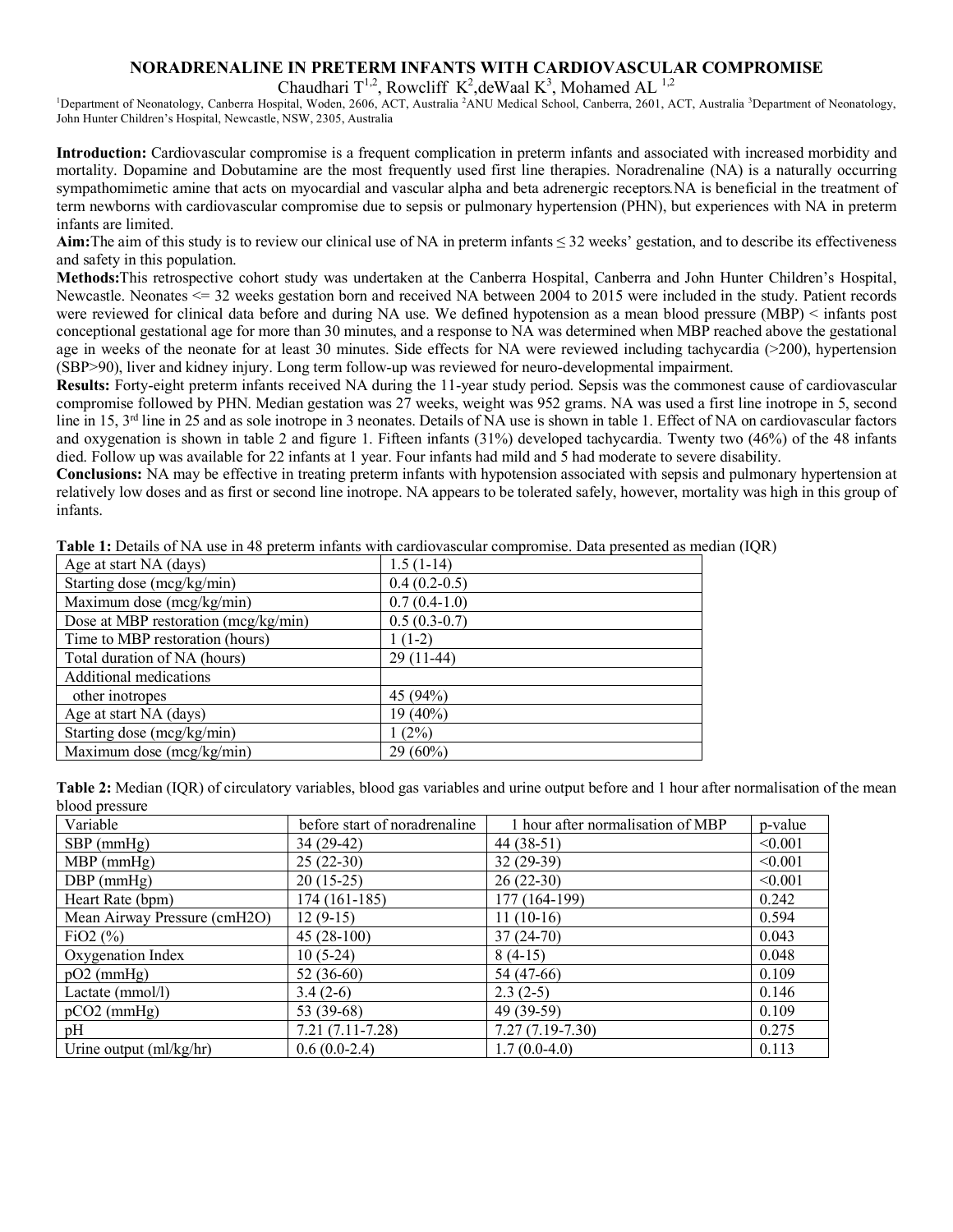**Fig 1:** Effect of noradrenaline on selected circulatory, perfusion and oxygenation parameters. The data is presented as median, IQR (box) and range (whiskers).

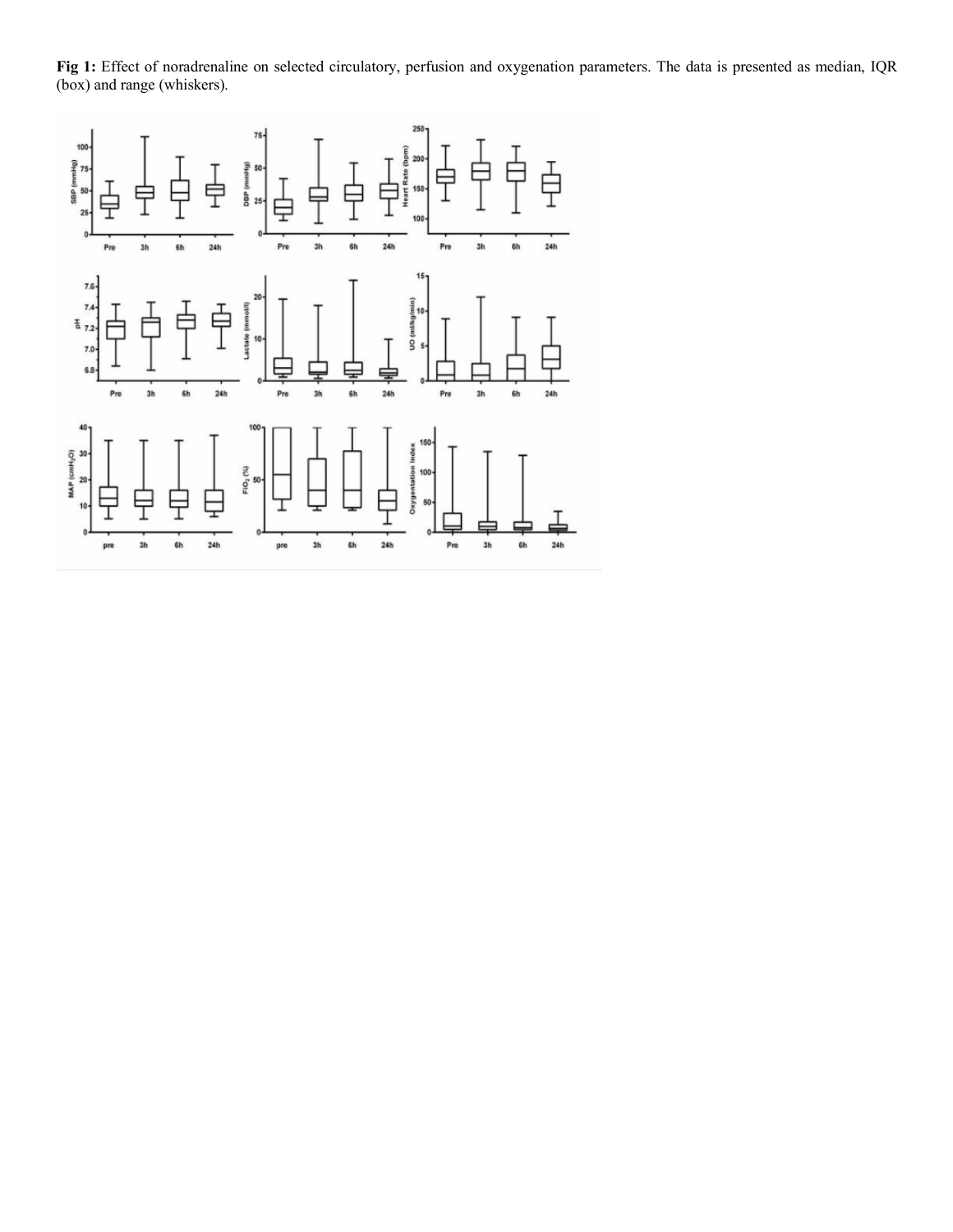## **IMPACT OF ABNORMAL DIASTOLIC FLOW IN THE MIDDLE CEREBRAL ARTERY (MCA) ON NEURODEVELOPMENTAL OUTCOME OF PRETERM INFANTS WITH PERSISTENT EXPOSURE TO A HEMODYNAMICALLY SIGNIFICANT PATENT DUCTUS ARTERIOSUS (HSPDA)**

Cho S<sup>6</sup>, Torglkar R<sup>7</sup>, Martins F<sup>5</sup>, Jain A<sup>3</sup>, ELKhuffash A<sup>2</sup>, Ly L<sup>7</sup>, Banihani R<sup>4</sup>, Weisz D<sup>4</sup>, Giesinger RE<sup>1</sup>, McNamara PJ<sup>5</sup> <sup>1</sup>Division of Neonatology, Hospital for Sick Children, Toronto, ON, Canada <sup>2</sup>Neonatology, The Rotunda Hospital, Dublin, Ireland <sup>3</sup>Paediatrics, Mount Sinai Hospital, Toronto, ON, Canada <sup>4</sup>Newborn and Developmental Paediatrics, Sunnybrook Health Sciences Centre, Toronto, ON, Canada <sup>5</sup>Division of Neonatology, Hospital for Sick Children, Toronto, ON, Canada <sup>6</sup>Physiology, University of Toronto, Toronto, ON, Canada <sup>7</sup>Paediatrics, University of Toronto, Toronto, ON, Canada

**Background:** Absent or reversed diastolic flow in the MCA has been reported in preterm neonates with hsPDA and influences clinical decision making. The clinical assumption is that abnormal diastolic flow in the MCA reflects a larger shunt as it represents preductal blood flow; hence, increased risk of abnormal neurodevelopmental outcome. Data regarding the clinical correlates of this finding are limited.

**Objective:** The goal of this study was to characterize the relationship between abnormal MCA diastolic flow and neonatal outcome in neonates with a persistent hsPDA.

**Design/Methods:** This was a retrospective cohort study of neonates with a PDA  $\geq$  1.5mm beyond day 14 of life, conducted at three tertiary neonatal intensive care units between June '11 - May '14. Comprehensive TnECHO evaluation of PDA shunt volume was routinely performed for all eligible patients. All echocardiograms were reviewed by a single trained expert and patients were classified based on exposure to absent/reversed (abnormal) or forward (normal) MCA diastolic flow. Blinding was ensured for assessment of MCA flow and neurodevelopmental outcome. The primary outcome was death or neurodevelopmental impairment (NDI) at 18-24 months, defined as a composite of moderate-severe neurosensory, neuromotor, and/or neurocognitive impairment assessed using the Bayley Scales of Infant Development-Third edition (BSID-III) and hearing/visual evaluation.

**Results:** 54 neonates were identified who satisfied eligibility criteria. There was no difference in baseline neonatal demographics between groups [Table 1]. Neonates with abnormal MCA flow were more likely to have abnormal celiac artery flow, demonstrated a trend towards lower peak systolic MCA velocity but other PDA characteristics were comparable. The frequency of PDA ligation was higher in patients with abnormal flow. There was no difference in the primary outcome between groups, although gross/fine motor scores were higher in the abnormal flow group [Table 2].

**Conclusion(s):** In neonates with persistent hsPDA greater than 14 days of life, abnormal MCA diastolic flow was not associated with increased risk of death or NDI at 18-24 months corrected gestational age. Given the unexpectedly high incidence of the primary outcome in this defined population, comparison with a matched cohort of neonates without a persistent hsPDA should be performed.

| Variable                                                         | Normal MCA flow $(n=18)$                | Abnormal MCA flow $(n=36)$ | P    |  |  |  |
|------------------------------------------------------------------|-----------------------------------------|----------------------------|------|--|--|--|
| GA (weeks) $#$                                                   | 24.5 (24.2, 28.9)                       | 25 (24.4, 26.8)            | ns   |  |  |  |
| $BW(g)^{\#}$                                                     | 806 (683, 1159)                         | 730 (625, 952)             | ns   |  |  |  |
| Female $(n)$ <sup><math>\ddagger</math></sup>                    | 6(33)                                   | 16(44)                     | ns   |  |  |  |
| Age at echo (days)*                                              | 21(5)                                   | 22(5)                      | ns   |  |  |  |
|                                                                  | <b>Echocardiography Characteristics</b> |                            |      |  |  |  |
| HSDA size $(mm)$ <sup>#</sup>                                    | 2.4(2.0, 3.1)                           | 2.3(2.0, 2.4)              | ns   |  |  |  |
| Left ventricular output $(m!/kg/min)*$                           | 386 (100)                               | 403 (116)                  | ns   |  |  |  |
| MCA systolic maximal velocity $(m/s)^*$                          | 0.55(0.13)                              | 0.49(0.10)                 | 0.06 |  |  |  |
| Celiac artery systolic maximal velocity $(m/s)^{\#}$             | 0.64(0.56, 0.7)                         | 0.68(0.56, 0.87)           | ns   |  |  |  |
|                                                                  | Therapy for HSDA                        |                            |      |  |  |  |
| Pharmacologic <sup>#</sup>                                       | 16(89)                                  | 28 (78)                    | ns   |  |  |  |
| Ligation <sup>‡</sup>                                            | 1/17(6)                                 | 12(33)                     | 0.04 |  |  |  |
|                                                                  | Neonatal Morbidities                    |                            |      |  |  |  |
| Sensory-visual impairment <sup>‡</sup>                           | 2/14(14)                                | 2/29(7)                    | ns   |  |  |  |
| Necrotizing enterocolitis <sup>‡</sup>                           | 2(11)                                   | 9(25)                      | ns   |  |  |  |
| Bronchopulmonary dysplasia at 36 weeks <sup>‡</sup>              | 8/17(47)                                | 22/30(73)                  | ns   |  |  |  |
| Intraventricular hemorrhage <sup>‡</sup>                         | 11(61)                                  | 25(69)                     | ns   |  |  |  |
| Periventricular leukomalacia <sup>‡</sup>                        | 3(17)                                   | 2(6)                       | ns   |  |  |  |
| #frequency (percent); *mean (standard deviation); # median (IQR) |                                         |                            |      |  |  |  |

**Table 1:** Baseline characteristics and outcomes of preterm neonates with HSDA when categorized based on presence on presence of alternations in MCA diastolic flow.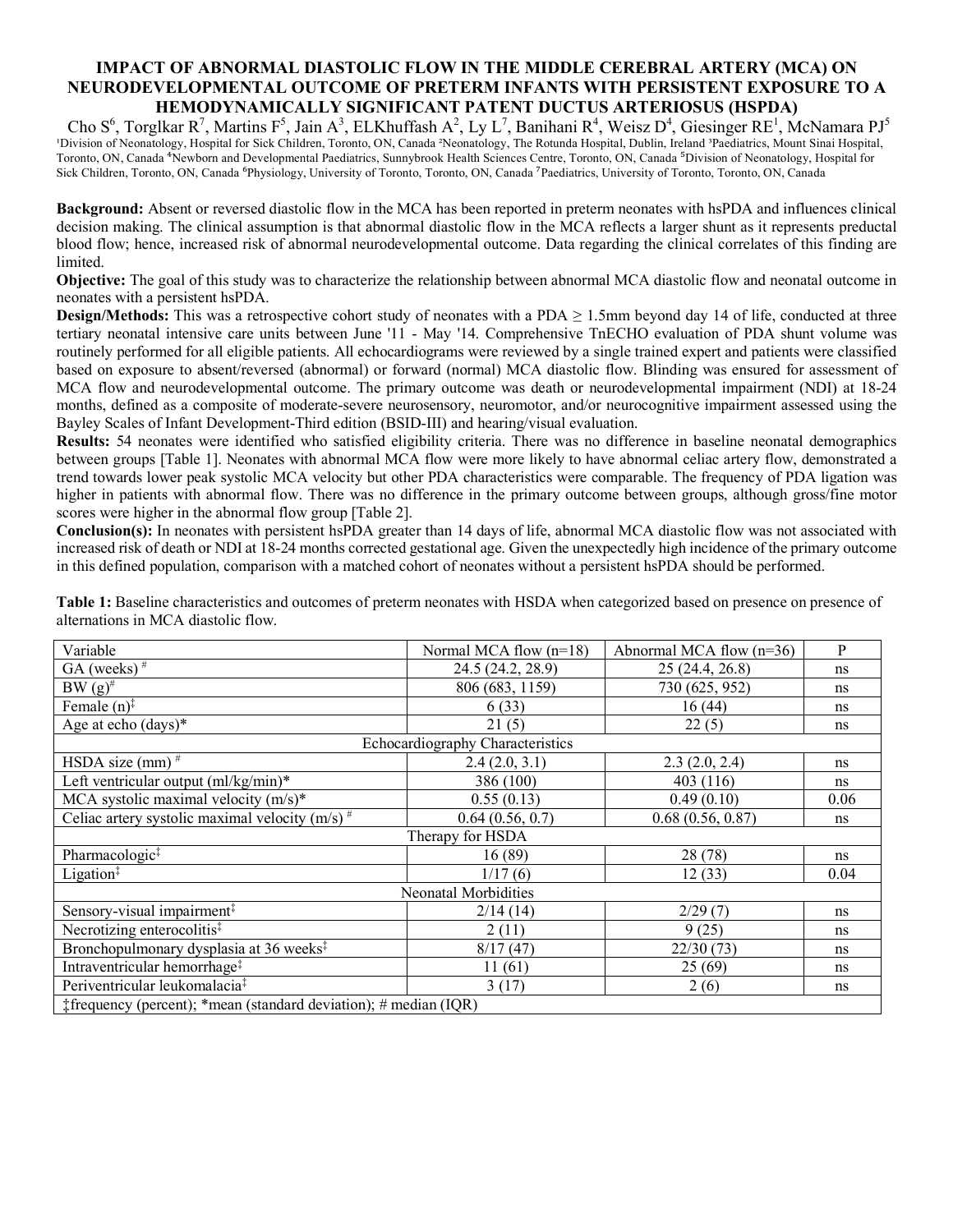|                                                                                        | Normal MCA flow $(n=18)$ | Abnormal MCA flow $(n=36)$ |      |
|----------------------------------------------------------------------------------------|--------------------------|----------------------------|------|
| Composite of death or abnormal Neurodevelopmental                                      | 14 (78)                  | 28 (78)                    | ns   |
| outcome <sup>‡</sup>                                                                   |                          |                            |      |
| <b>Secondary Outcomes</b>                                                              |                          |                            |      |
| Death <sup>‡</sup>                                                                     | (6)                      | 6 (17)                     | ns   |
| Cerebral palsy $(CP)$ diagnosis <sup><math>‡</math></sup>                              | 2/17(12)                 | 3/30(10)                   | ns   |
| Cognitive score*                                                                       | 85(13)                   | 91 (16)                    | ns   |
| Composite gross/fine motor score#                                                      | 80(74, 84)               | 85 (82, 88)                | 0.01 |
| Language score*                                                                        | 76 (15)                  | 88 (20)                    | 0.06 |
| Sensory-visual impairment <sup>‡</sup>                                                 | 2/14(14)                 | 2/29(7)                    | ns   |
| $\text{\textsterling}$ frequency (percent); *mean (standard deviation); # median (IQR) |                          |                            |      |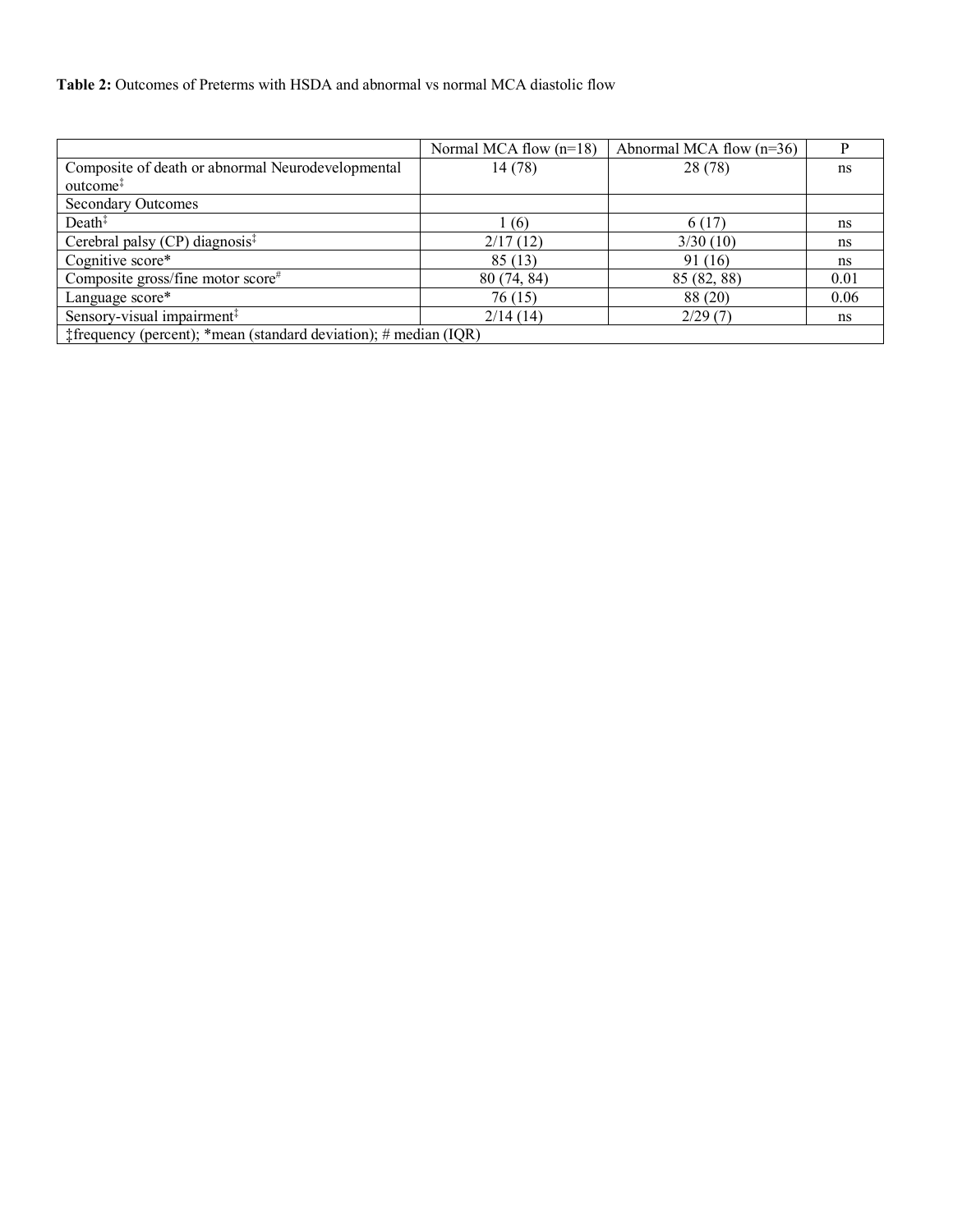### **FEASIBILITY OF COMBINED MULTI-MODAL CEREBRAL MONITORING AND SERIAL HEMODYNAMIC ASSESSMENTS IN FIRST 72 HOURS OF LIFE IN EXTREMELY LOW GESTATIONAL AGE INFANTS**

Deshpande P<sup>1</sup>, Jain A<sup>1</sup>, McNamara PJ<sup>2</sup>, Ibarra Rios D<sup>2</sup>, Bhattacharya S<sup>2</sup>, Baczynski M<sup>1</sup>, Dirks J<sup>3</sup>, McNamara K<sup>4</sup>, Hahn  $C^5$ , Shah P<sup>1</sup>, Guerguerian AM<sup>3</sup>

<sup>1</sup>Department of Pediatrics, Mount Sinai Hospital, Toronto <sup>2</sup>Division of Neonatology, The Hospital for Sick Children, Toronto <sup>3</sup>Neuroscience & Mental Health Program, The Hospital for Sick Children, Toronto <sup>4</sup>Neurology, The Hospital for Sick Children, Toronto <sup>5</sup>University of Toronto

**Background:** Extremely low gestational age (ELGA) infants represent a vulnerable population at high risk of acquired brain injury. Enhanced monitoring using cerebral near-infrared spectroscopy (NIRS), echocardiography and amplitude integrated electroencephalography (aEEG) may offer novel pathophysiological insights into precedents of brain injury. The feasibility of application of combined multimodal cerebral and hemodynamic monitoring in ELGA infants in clinical practice has not been tested.

**Objective:** The aim was to investigate the feasibility and safety of serial monitoring using combination of cerebral NIRS, aEEG, echocardiography, and head ultrasound in ELGA infants in the first 72 h after birth. Feasibility was defined a priori as 75% of the subjects satisfying at least 3 of the following 4 criteria: a) CrSO2 and b) aEEG monitoring each for > 75% of the time, c) at least 2 out of 4 echocardiograms and d) head ultrasounds (at least one by age 24 h).

**Design/Methods:**This prospective observational study was conducted at a tertiary NICU (Mount Sinai Hospital, Toronto). Infants born between gestational ages 23+0 and 27+6 weeks were included. Following parental consent, CrSO2 and aEEG monitoring was commenced by age 8 h and continued until 72 h. Sequential echocardiography and head ultrasound studies were performed at 4-8 h, 12- 18 h, 24-30 h and 48-60 h.

**Results:**Of the 50 infants enrolled over 14 months, multimodal monitoring was feasible in 49 (98%) infants (Tables 1 & 2). Age at initiation and duration of monitoring (median and range) were 4.9 h (2.2-12) and 63 h (46.7-69.2) for CrSO2 and 5.5 h (2.9-12.5) and 64.6 h (34–68.7) for aEEG respectively. Mild self-limiting erythema lasting 3-8 h below CrSO2 sensors without skin breakdown was noted in 8/50 (16%). 23/50 (46%) infants had IVH (19 with Grade I/II and 4 with Grade III/IV). Drop in oxygen saturation (SaO2) was recorded during 17/199 (8.5%) ultrasound studies, the lowest SaO2 being 82%.

**Conclusion:** Multimodal monitoring is feasible, safe and well tolerated in ELGA infants in the first 72 h after birth. A larger study may help early identification of infants at risk of severe IVH.

| <b>Clinical Characteristics</b>        | $N = 50$                                                                         |                      |  |  |
|----------------------------------------|----------------------------------------------------------------------------------|----------------------|--|--|
| Female sex                             | $20(40\%)$                                                                       |                      |  |  |
| Gestational age (weeks)                | $25.9(23.1-27.9)$                                                                |                      |  |  |
| Birth weight $(g)$                     | 795 (500-1560)                                                                   |                      |  |  |
| Inborn                                 | 49 (98%)                                                                         |                      |  |  |
| Maternal age                           | $31.34 \pm 6.3$                                                                  |                      |  |  |
| Antenatal steroids                     | Complete: 38 (76%)                                                               | Incomplete: $7(14%)$ |  |  |
| Maternal chorioamnionitis              | 29 (58%)                                                                         |                      |  |  |
| Perterm prolonged rupture of membranes | 23(46%)                                                                          |                      |  |  |
| Intrapartum magnesium sulfate          | 38 (76%)                                                                         |                      |  |  |
| Delayed cord clamping                  | $28(56\%)$                                                                       |                      |  |  |
| Vaginal delivery                       | 23 (46%)                                                                         |                      |  |  |
| Apgar score 1 and 5 min                | $4(0-9)$<br>$7(1-10)$                                                            |                      |  |  |
| Delivery room respiratory support      | ${}^{\beta}CPAP$ : 18 (36%)<br>$\delta$ HFO 17 (34%)<br>$^{\gamma}$ CMV 15 (30%) |                      |  |  |
| PPHN requiring iNO                     | 4(8%)                                                                            |                      |  |  |
| Prophylactic indomethacin              | 21(42%)                                                                          |                      |  |  |

**Table 1:** Demographics and perinatal characteristics

Values are described as percentage, mean ± SD or median (range).*PPHN, Persistent pulmonary hypertension of the newborn; iNO, Inhaled Nitric oxide;CPAP, Continuous positive airway pressure; CMV, Conventional mechanical ventilation; HFO, High frequency oscillatio*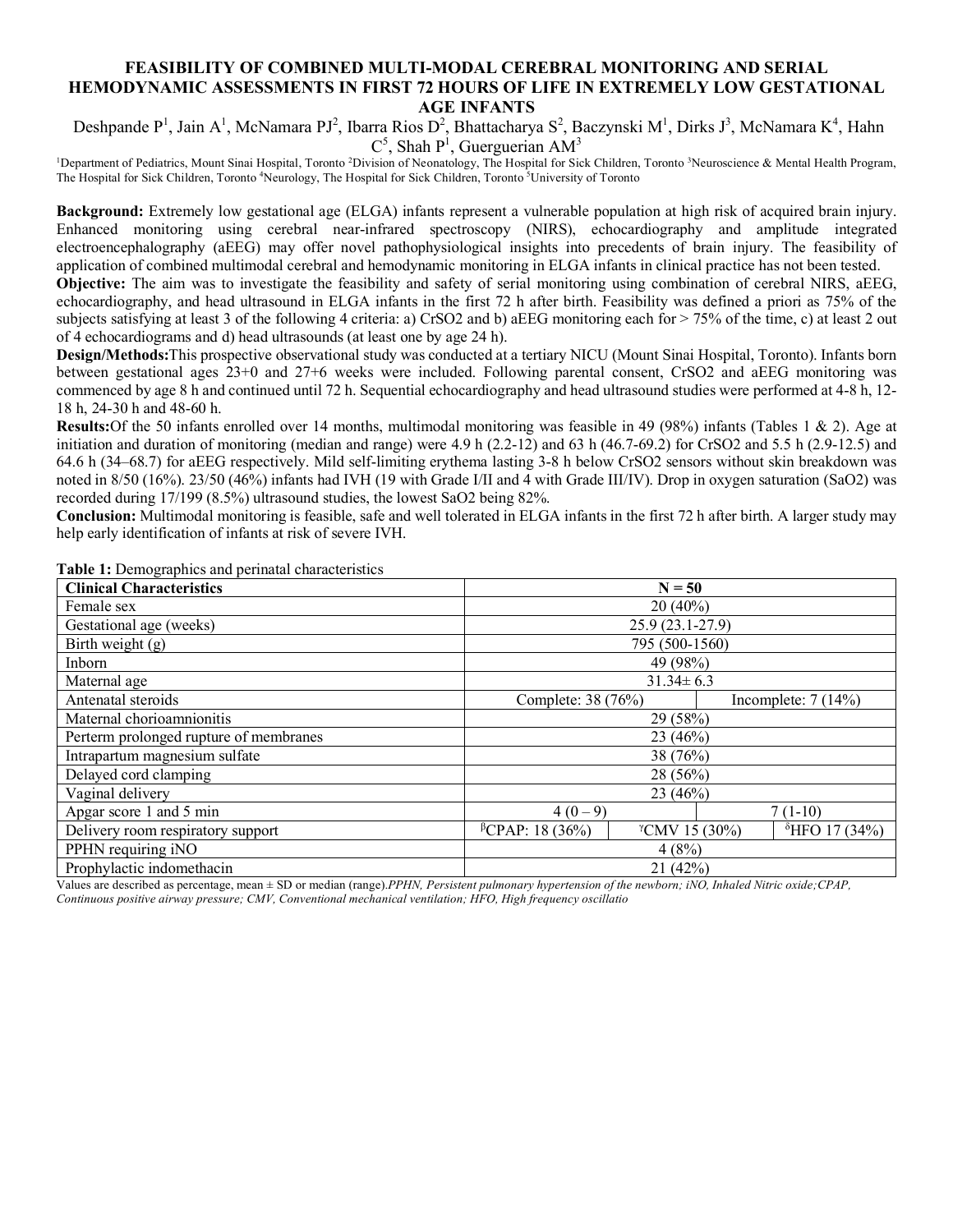| <b>Modality criteria</b>           | $N=50$     | Reason for exclusion from feasibility criteria                                  |
|------------------------------------|------------|---------------------------------------------------------------------------------|
| CrSO2>75% in 72 h                  | $46(92\%)$ | $N=4$ , loss of signal resulting in missing data                                |
| $aEEG > 75\%$ in 72 h              | $45(90\%)$ | N=4, unavailability of aEEG equipment due to clinical requirement               |
|                                    |            | $N=1$ , High impedance tracing                                                  |
| 2/4 Echocardiograms, 1 within 24h  | 50 (100%)  |                                                                                 |
| 4/4 Echocardiograms                | 49 (98%)   | $N=1$ , Research personnel not informed of birth <sup><math>\alpha</math></sup> |
| 2/4 Head Ultrasound, 1 within 24 h | 50 (100%)  |                                                                                 |
| 4/4 Head US                        | 49 (98%)   | $N=1$ , Research personnel not informed of birth <sup><math>\alpha</math></sup> |
| Subjects fulfilling 3/4 criteria   | 49 (98%)   | $N=1$ , aEEG and NIRS recorded < 75% time                                       |
| Subjects fulfilling 4/4 criteria   | 41 (82%)   | $N=3$ , $CrSO2 < 75\%$                                                          |
|                                    |            | N=4, $aEEG < 75\%$                                                              |
|                                    |            | $N=1$ , both aEEG and $CrSO2 < 75\%$                                            |
|                                    |            | $N=1$ , 3/4 Head ultrasounds and echocardiograms <sup><math>\alpha</math></sup> |

**Table 2:** Proportion of subjects fulfilling feasibility criteria, N=50

*CrSO2,Cerebral oxygenation ; aEEG, Amplitude-integrated electro-encephalography <sup>α</sup> Same subject*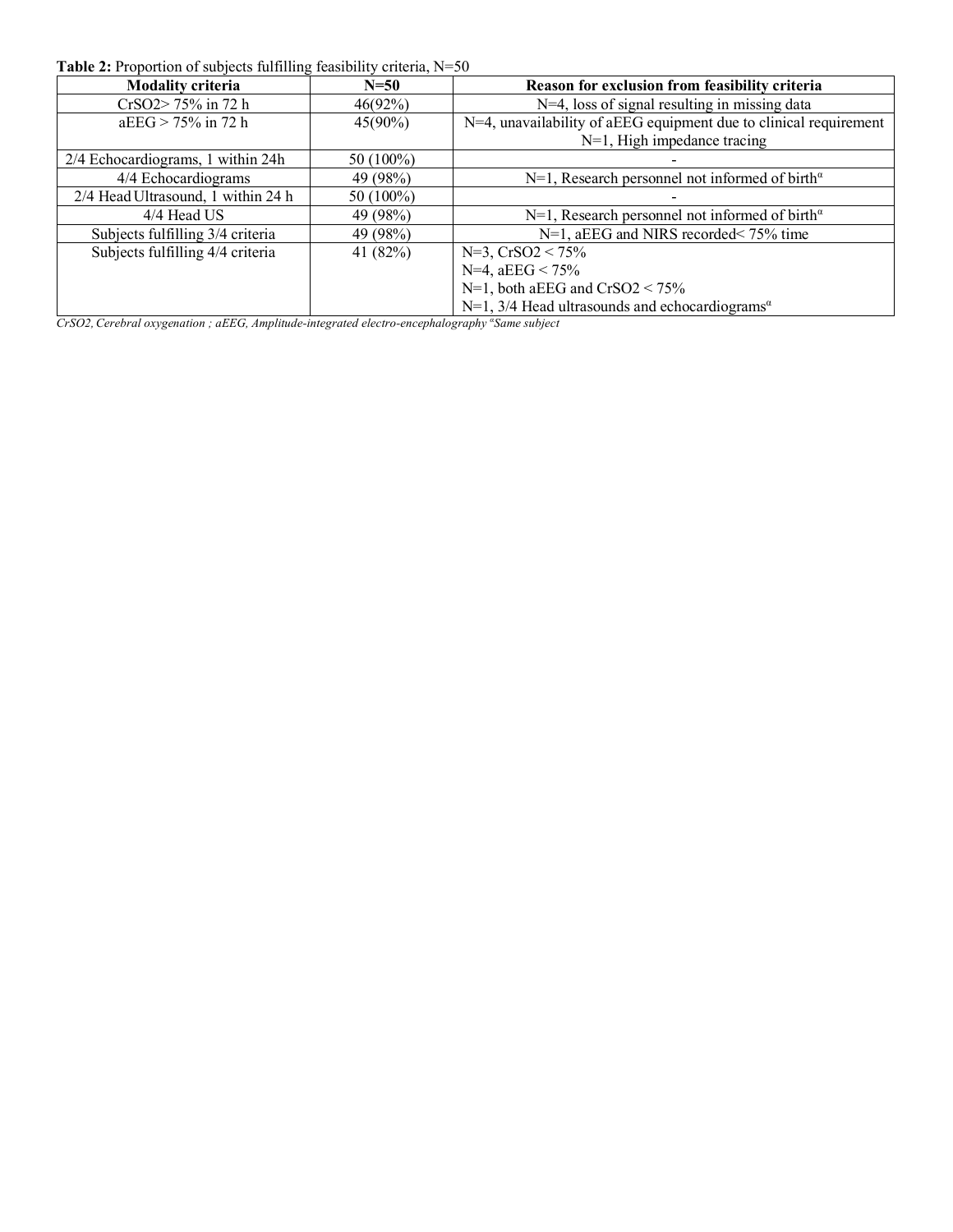## **PARACETAMOL FOR DUCTAL CLOSURE- AN EXPERIENCE FROM TERTIARY NEONATAL CENTRE IN SINGAPORE**

Gopagondanahalli  $KR<sup>1</sup>$ , Abdul Haium AA<sup>1</sup>, Rajadurai VS<sup>1</sup>.

<sup>1</sup> Department of Neonatology, KK Women's and Children's Hospital,100 Bukit Timah road, Singapore

**Introduction:** Hemodynamically significant Patent Ductus Arteriosus (hsPDA) is associated with several complications in preterm neonates. The treatment and choice of agents has been a matter of debate due to serious side effects associated with these medications. Paracetamol as a drug to treat hsPDA with less serious side effects has been reported in several studies though the mode of administration, dose and duration varies. We present our experience with paracetamol for PDA closure in preterm neonates. **Aim:** To study the efficacy of paracetamol in treating hsPDA.

**Methods:** Prospective observational study of paracetamol in preterm neonates with hsPDA for the duration of January 2016 to December 2017. All preterm babies treated with oral/intravenous paracetamol were included.

**Results:** Total 9 preterm babies with mean gestational age and birth weight of 26 weeks and 934 grams respectively received paracetamol therapy (Table 1). 8 (88%) babies had significant respiratory distress requiring assisted ventilation and surfactant therapy. Mean corrected gestational age at which paracetamol therapy initiated was 32 weeks. 7(77%) babies in the study population received at least one course of either indomethacin or ibuprofen prior to paracetamol therapy. The PDA size in study population varied from 2.2mm to 4.8mm, and all babies had continuous low velocity left to right shunt. 7 (77%) babies had significant left heart enlargement on echocardiography. The paracetamol dose used was 15mg/kg body weight for total of 20 doses administered over 5 days. Echocardiographic assessment post paracetamol treatment showed complete ductal closure in 1(11%) and reduction in ductal size in 4 (44%); one baby in this group needed PDA ligation. The ductal size remained unchanged in 4/9 (44%) and 2 babies in this group needed PDA ligation. Except for rebound unconjugated hyperbilirubinemia in one baby there were no significant adverse effects reported following paracetamol therapy.

**Conclusion:** In our study 3(33%) babies had favourable response following paracetamol therapy. This study adds that paracetamol was less effective in closing the duct, and reduction of ductal size observed in some neonates. A Larger randomized control studies are necessary in understanding the optimal dose, route and duration of administration for maximal clinical benefit.

| S.<br>no       | Birth<br>Weight | Gestation<br>at birth | Sex       | Corrected<br>GA at     | Previous<br>failed | Echocardiographic parameters |                    |                     | <b>PDA</b><br>ligation | Final outcome  |
|----------------|-----------------|-----------------------|-----------|------------------------|--------------------|------------------------------|--------------------|---------------------|------------------------|----------------|
|                | (grams)         | (weeks)               |           | Paracetamol<br>Therapy | Medical<br>Therapy | LA<br>dilatation             | <b>PDA</b><br>size | <b>PDA</b><br>shunt |                        |                |
|                | 700             | $24 + 5$              | F         | $27 + 5$               | No.                | Yes                          | 2.5 <sub>mm</sub>  | $L$ to $R$          | N <sub>0</sub>         | closed         |
| $\overline{2}$ | 1018            | $29 + 4$              | M         | $33+4$                 | Yes(1)<br>course)  | Yes                          | $4.2$ mm           | L to R              | N <sub>0</sub>         | Decreased size |
| 3              | 530             | $25 + 4$              | M         | $33 + 2$               | Yes(1)<br>course)  | N <sub>o</sub>               | 2.2mm              | $L$ to $R$          | N <sub>0</sub>         | No change      |
| $\overline{4}$ | 1530            | $29 + 5$              | M         | $34 + 3$               | Yes(1)<br>course)  | Yes                          | $2.3$ mm           | $L$ to $R$          | No                     | Decreased size |
| 5              | 580             | $24 + 2$              | ${\bf F}$ | $27 + 3$               | Yes(1)<br>course)  | Yes                          | 2.9 <sub>mm</sub>  | L to R              | Yes                    | No change      |
| 6              | 670             | 24                    | M         | 37                     | Yes(1)<br>course)  | N <sub>0</sub>               | $4.8$ mm           | L to R              | Yes                    | Decreased size |
| $\overline{7}$ | 810             | 25                    | F         | 31                     | Yes(1)<br>course)  | Yes                          | $2.8$ mm           | $L$ to $R$          | N <sub>0</sub>         | Decreased size |
| 8              | 955             | $26 + 5$              | M         | 34                     | Yes(1)<br>course)  | Yes                          | 3mm                | L to R              | Yes                    | No change      |
| 9              | 1630            | $30 + 3$              | F         | 35                     | No                 | Yes                          | 3.1mm              | L to R              | N <sub>o</sub>         | No change      |

**Table 1.** Baseline and Echocardiographic characteristics of study population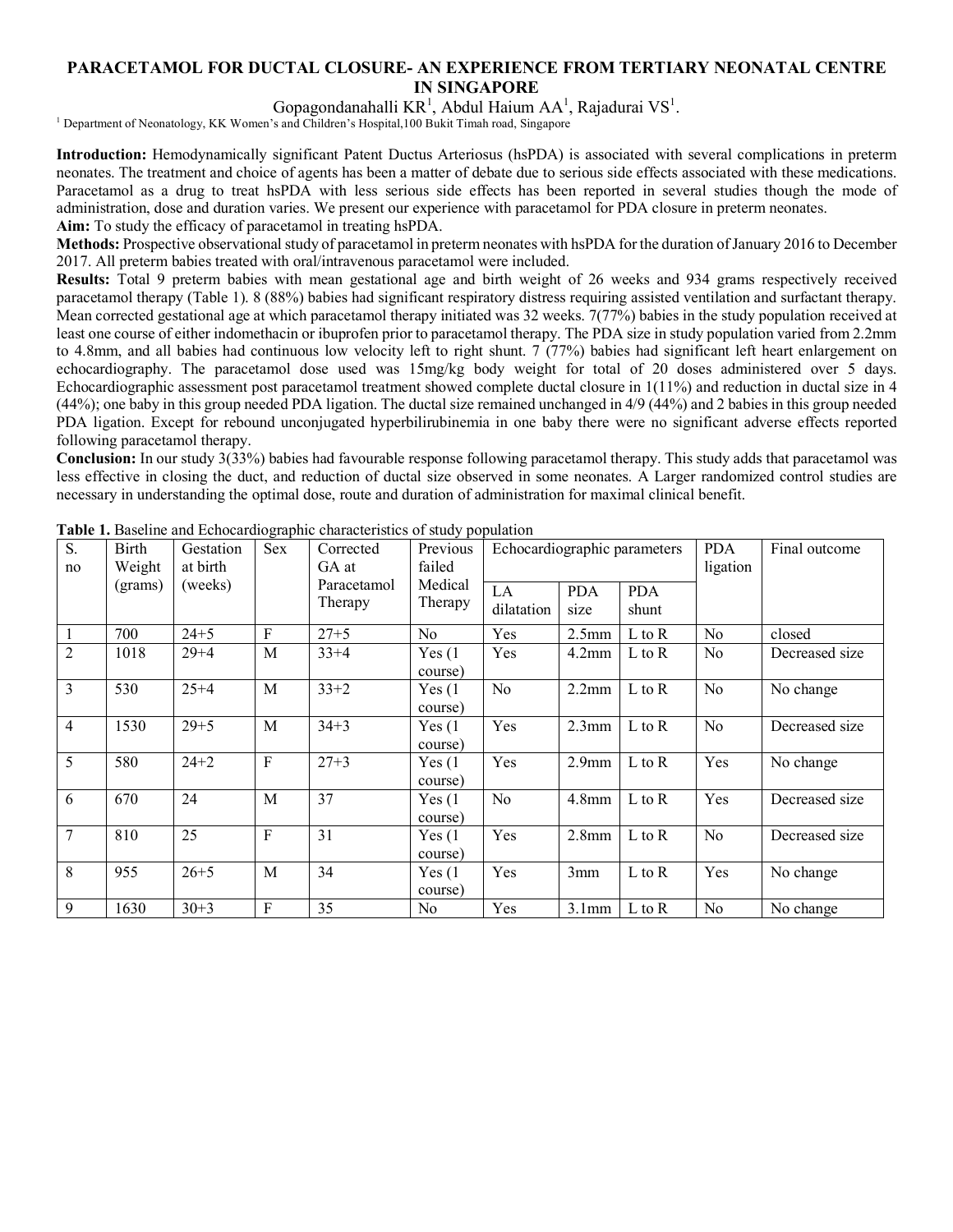## **DEXMEDETOMIDINE DOES NOT DECREASE BENZODIAZEPINE EXPOSURE FOR NEONATES AFTER CARDIAC SURGERY**

Gowda SH, Jain PN, Checchia PA, Resendiz K, Hagan J, Achuff BJ

**Introduction:** In recent years, early tracheal extubation and fast-track postoperative care after congenital heart surgery has gained increasing support. Dexmedetomidine (Dex) is a selective [alpha]2-adrenoreceptor agonist, resulting in sedation, anxiolysis, and analgesia coupled with minimal concern for respiratory depression. It has been shown to be safe after surgery in neonates. We hypothesize that use of dexmedetomidine may offer benzodiazepine and opioid sparing effects for neonates for the first 48 hours after cardiac surgery.

**Methods:** All neonatal cardiac surgical patients admitted to CVICU from 1/2011 to 6/2015  $\pm$ cardiopulmonary bypass (CPB) were included. Every dose of opioid and benzodiazepine received via bolus or continuous infusion within first 48 hours post-operatively was counted; with cumulative doses converted to equivalents. We then compared neonates who received dexmedetomidine for sedation (DEX+) with those who did not (DEX-). Only the index surgery was included and those treated with ECMO were excluded. Wilcoxon rank-sum test, Fisher's exact test and multiple linear regression analysis were used as appropriate to compare outcomes for DEX+ versus DEX-. We set the p value at  $\leq 0.05$ .

**Results:** There were 359 neonates who had cardiac surgery in the time period, 92 of which were in the Dex+ group and 267 in the Dexgroup. The groups were similar in demographics, although the Dex + newborns were predominantly male  $(p<0.001)$  and had higher mean weight (p=0.003), the groups were not significantly different in terms of Stat 1-3 vs STAT  $4&5$  (p=0.077), use of CPB (p= 0.181) or prematurity ( $p=0.265$ ). Total benzo dose in the first 48 hours post-operatively was not significantly different between the DEX + vs DEX -group (p=0.274). Total opioid in morphine equivalents per kilogram (ME) was significantly higher (p<0.001) in DEX+ compared to DEX-. Length of stay was marginally higher in the DEX group (p=0.077). In multi-variate analysis, total ME Dose remained higher for patients receiving DEX ( $p=0.004$ ), but total Benzos dose was not significantly different for the DEX+ versus DEX- group ( $p=0.375$ ). **Conclusion:** Dexmedetomidine infusion in the first 48 hours after cardiac surgery in neonates may not limit the exposure to benzodiazepines as previously thought. Even when controlling for other variables, those newborns receiving DEX were found to have an association with higher opioid exposure.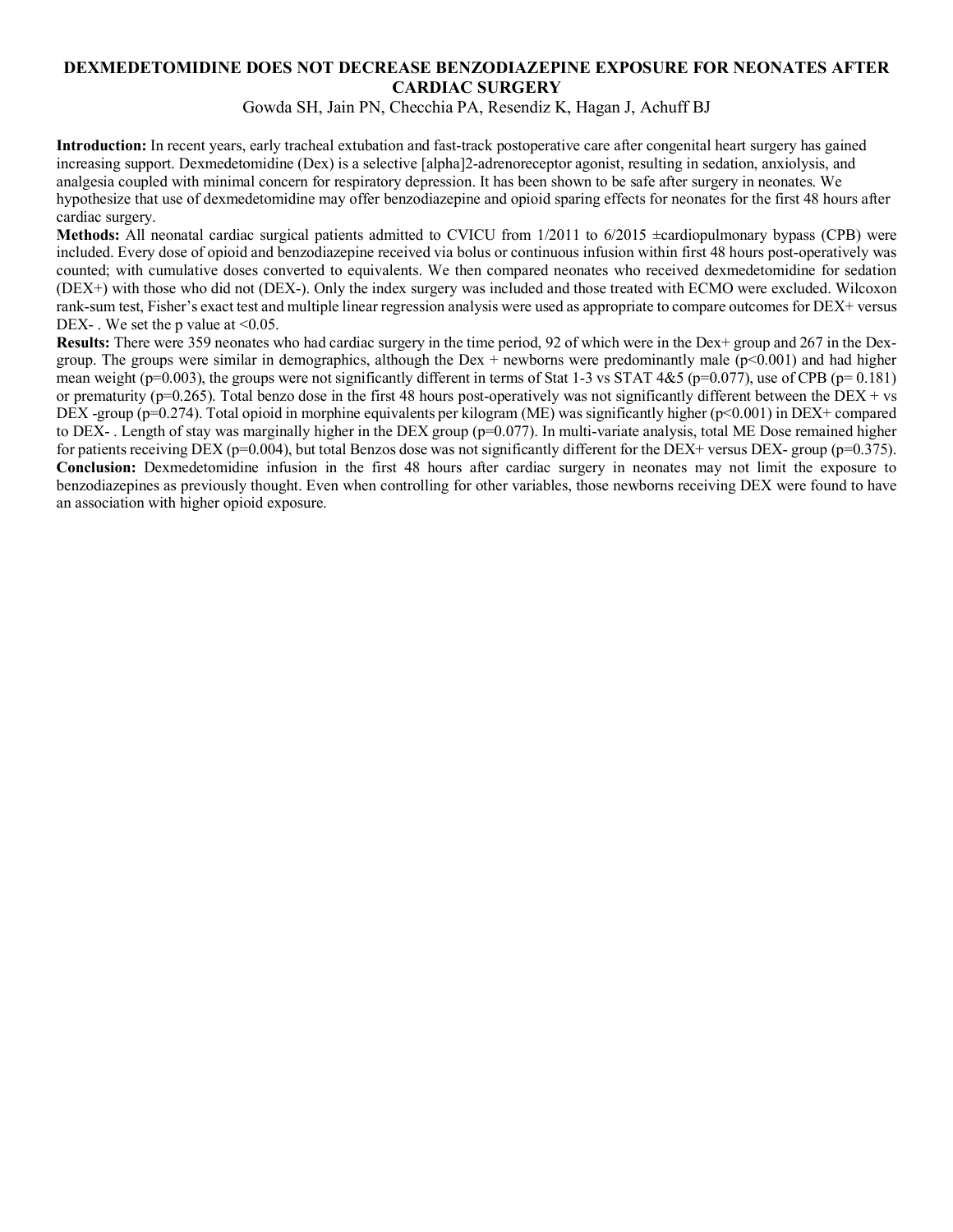## **TARGETED NEONATAL ECHOCARDIOGRAPHY (TNECHO) IN THE NEONATAL INTENSIVE CARE UNIT: 1-YEAR EXPERIENCE IN A TERTIARY LEVEL UNIT IN MEXICO CITY**

Ibarra-Ríos D<sup>1</sup>, Guzmán-Arce A<sup>2</sup>, Villanueva-García D<sup>1</sup>, Villegas-Silva R<sup>1</sup>.

¹Staff. Neonatology Department. Hospital Infantil de México Federico Gómez ²Neonatology Fellow. Neonatology Department. Hospital Infantil de México Federico Gómez

**Background:** Focused assessment of myocardial performance and hemodynamics directed by a clinical question performed by a neonatologist has demonstrated on several retrospective studies to guide and modify management in neonatal intensive care units (NICU). The TnECHO program in Mexico City started on January 2017 after one of the physicians of the team completed the advanced fellowship training in the Canadian program.

**Objective:** To evaluate the impact of a TnECHO program within one year of its institution on a tertiary level NICU in Mexico City. **Design/Methods:** A database containing demographic information, indication for TnECHO, hemodynamic variables, and change in management after the consult was collected during 2017.

**Results:** 158 studies were performed on 69 patients (4 excluded for mayor congenital heart disease). Indication for the consults were acute pulmonary hypertension (aPH) in 63 (40%), patent ductus arteriosus (PDA) in 42 (27%), systemic hemodynamics in 26 (16%), pulmonary hemodynamics/chronic pulmonary hypertension assessment in 24 (16%) and thrombus/vegetation's surveillance in 3 (2%). [Table 1]. 85 consults resulted in change in management (54%). 28 consults (18%) presented unexpected findings (malpositioned catheter tips, intracardiac thrombus, minor structural heart disease). [Table 2].

**Conclusions:** TnECHO program is a valuable tool for hemodynamic assessment leading to an active change in management in 54% of the consults. Carefully designed studies should be done in the future assessing the impact of TnECHO on neonatal outcomes.

| 1100 acres / with percentage in management change certified commo | Frequency      | Percent $(\% )$ |  |  |  |
|-------------------------------------------------------------------|----------------|-----------------|--|--|--|
| aPH (N 63)                                                        |                |                 |  |  |  |
| Pulmonary vasodilator therapy                                     | 18             | 28              |  |  |  |
| Escalation of pulmonary vasodilators                              |                | 2               |  |  |  |
| De-escalation of pulmonary vasodilators                           | $\overline{4}$ | 6               |  |  |  |
| Systemic vasopressor initiation                                   | 7              | 11              |  |  |  |
| Change in systemic vasopressors                                   |                | $\overline{c}$  |  |  |  |
| De-escalation of systemic vasopressors                            | 3              | 5               |  |  |  |
| Prostaglandin infusion                                            |                | $\overline{2}$  |  |  |  |
| Total change                                                      | 35             | 56              |  |  |  |
| <b>PDA</b> (N 42)                                                 |                |                 |  |  |  |
| Conservative to medical                                           | 10             | 24              |  |  |  |
| Medical to conservative                                           | $\overline{4}$ | 10              |  |  |  |
| Medical to surgical                                               | 3              | 7               |  |  |  |
| Surgery avoidance                                                 |                | $\overline{2}$  |  |  |  |
| Total change                                                      | 18             | 43              |  |  |  |
| <b>Systemic hemodynamics (N 26)</b>                               |                |                 |  |  |  |
| Avoidance of medical therapy                                      | 5              | 19              |  |  |  |
| Inotrope and/or vasopressor initiation                            | 7              | 27              |  |  |  |
| Escalation of inotrope and/or vasopressor                         | 3              | 11.5            |  |  |  |
| Change in choice of inotrope and/or vasopressor                   |                | 4               |  |  |  |
| De-escalation of inotrope and/or vasopressor                      | 3              | 11.5            |  |  |  |
| Total change                                                      | 19             | 73              |  |  |  |
| Pulmonary hemodynamics/chronic pulmonary hypertension (N 24)      |                |                 |  |  |  |
| Diuretics for chronic pulmonary hypertension RV dilation          | 8              | 33              |  |  |  |
| Diuretics for PFO/ASD                                             | 3              | 13              |  |  |  |
| Total change                                                      | 11             | 46              |  |  |  |

**Table 1:** Frequency and percentage in management change between common hemodynamic conditions.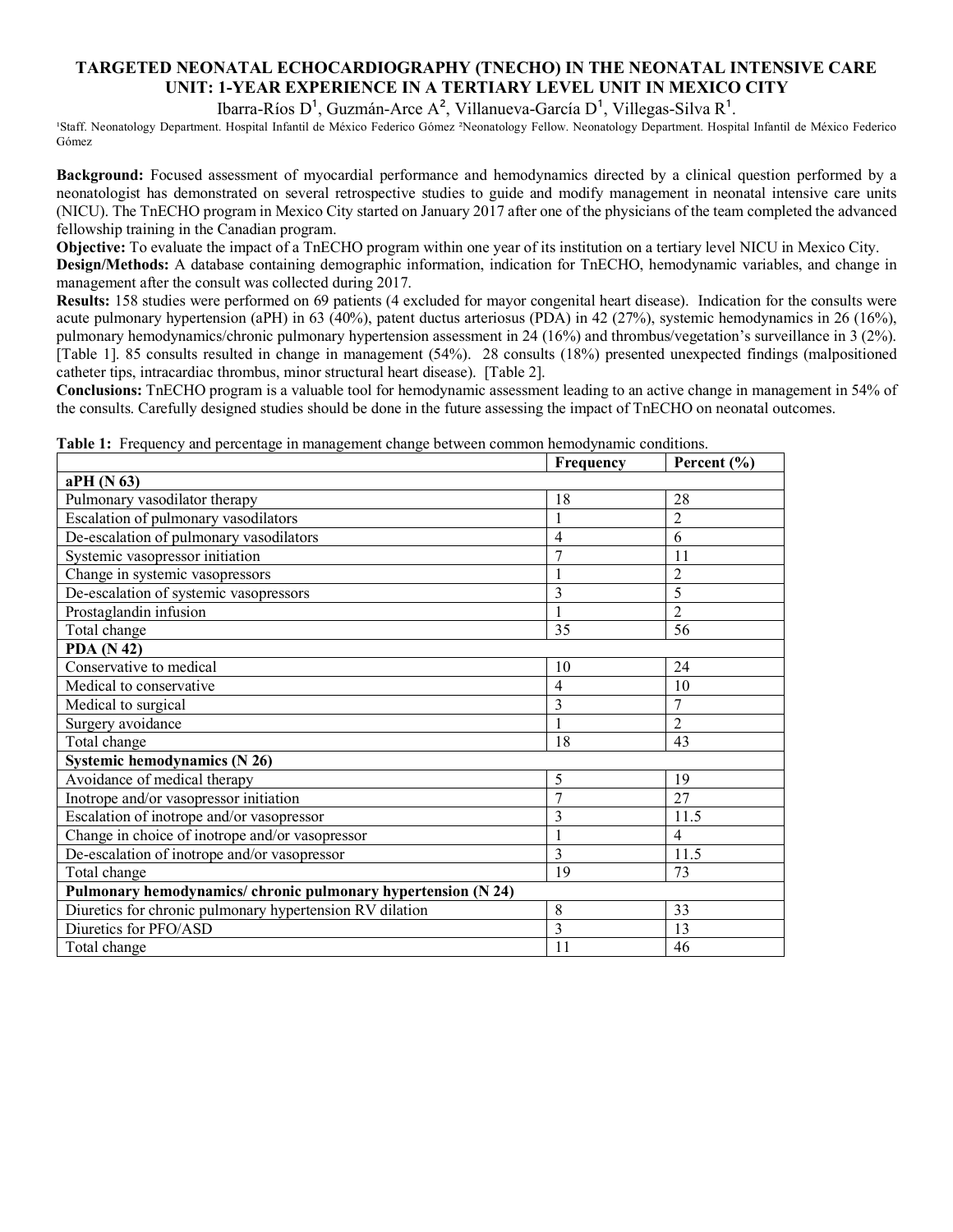## **EFFECT OF HEMODYNAMICALLY SIGNIFICANT DUCTUS ARTERIOSUS ON DOPPLER FLOW PATTERNS OF PULMONARY VEINS IN PRETERM INFANTS**

Jasani  $B^1$ , Martins  $F^2$ , Jain  $A^3$ , Weisz  $D^4$ , Giesinger RE<sup>1</sup>; Joye  $S^1$ , McNamara PJ<sup>1</sup>

<sup>1</sup>Division of Neonatology, Hospital for Sick children, Toronto, ON, Canada <sup>2</sup>Oswaldo Cruz Foundation, Rio de Janeiro, Brazil <sup>3</sup>Paediatrics, Mount Sinai Hospital, Toronto, ON, Canada ⁴Newborn and Developmental Paediatrics, Sunnybrook Health Sciences Centre, Toronto, ON, Canada.

**Background:** The assignment of hemodynamic significance to a patent ductus remains a challenge for neonatal intensivists. Comprehensive echocardiography evaluation is warranted to assess not only ductal size but shunt volume. Many parameters, used to adjudicate hemodynamic significance, are fraught with poor sensitivity and specificity.

**Objective:** To assess the utility of Doppler flow patterns of pulmonary veins in preterm infants with hemodynamically significant ductus arteriosus (hsDA) requiring medical therapy and/or ligation in comparison to those without a patent ductus arteriosus (PDA). **Methods:** A retrospective chart review of preterm infants evaluated for an hsDA, between August 2011 to December 2014 at 2 tertiary centers, was performed. The infants were categorized in 3 groups: Group 1 (No evidence of a PDA), Group 2 (hsDA requiring medical therapy only) and Group 3 (hsDA requiring surgical ligation). Intergroup comparison was performed using ANOVA and nonparametric methods.

**Results:** 144 preterm infants [group 1 (n=45), group 2 (n=79) and group 3 (n=20)] were studied. Baseline characteristics between the three groups were similar. Infants with HSDA requiring either medical therapy or surgical ligation had higher pulmonary vein D wave Doppler and lower pulmonary vein S/D ratio in comparison to infants with no PDA (Table 1). Infants with hsDA undergoing ligation had a statistically significant high pulmonary vein D wave Doppler versus those who received medical therapy but no significant difference with regards to pulmonary vein S/D ratio.

**Conclusions:** Pulmonary vein Doppler could be a simple and useful aid in adjudicating hemodynamic significance for ductus in preterm infants.

| Pulmonary vein         | Group 1                  | Group 2       | Group 3       | P value      |
|------------------------|--------------------------|---------------|---------------|--------------|
| Doppler                | $(n=45)$                 | $(n=79)$      | $(n=20)$      |              |
| D wave $\text{(cm/s)}$ | 31.39(0.07)              | 41.33(0.11)   | 54.7(0.28)    | ${}< 0.0001$ |
| $S/D$ ratio            | 1.17(0.22)               | 0.94(0.21)    | 0.87(0.24)    | ${}< 0.0001$ |
| $LVO$ (ml/kg/min)      | 251.7(57.39)             | 327.9(105.93) | 402.4(122.05) | < 0.0001     |
| DA diameter (mm)       | $\overline{\phantom{0}}$ | 2.21(0.69)    | 2.09(0.55)    | 0.47         |

**Table 1:** Comparison of Doppler waveforms amongst preterm infants with or with no HSDA

Values expressed as mean + S.D.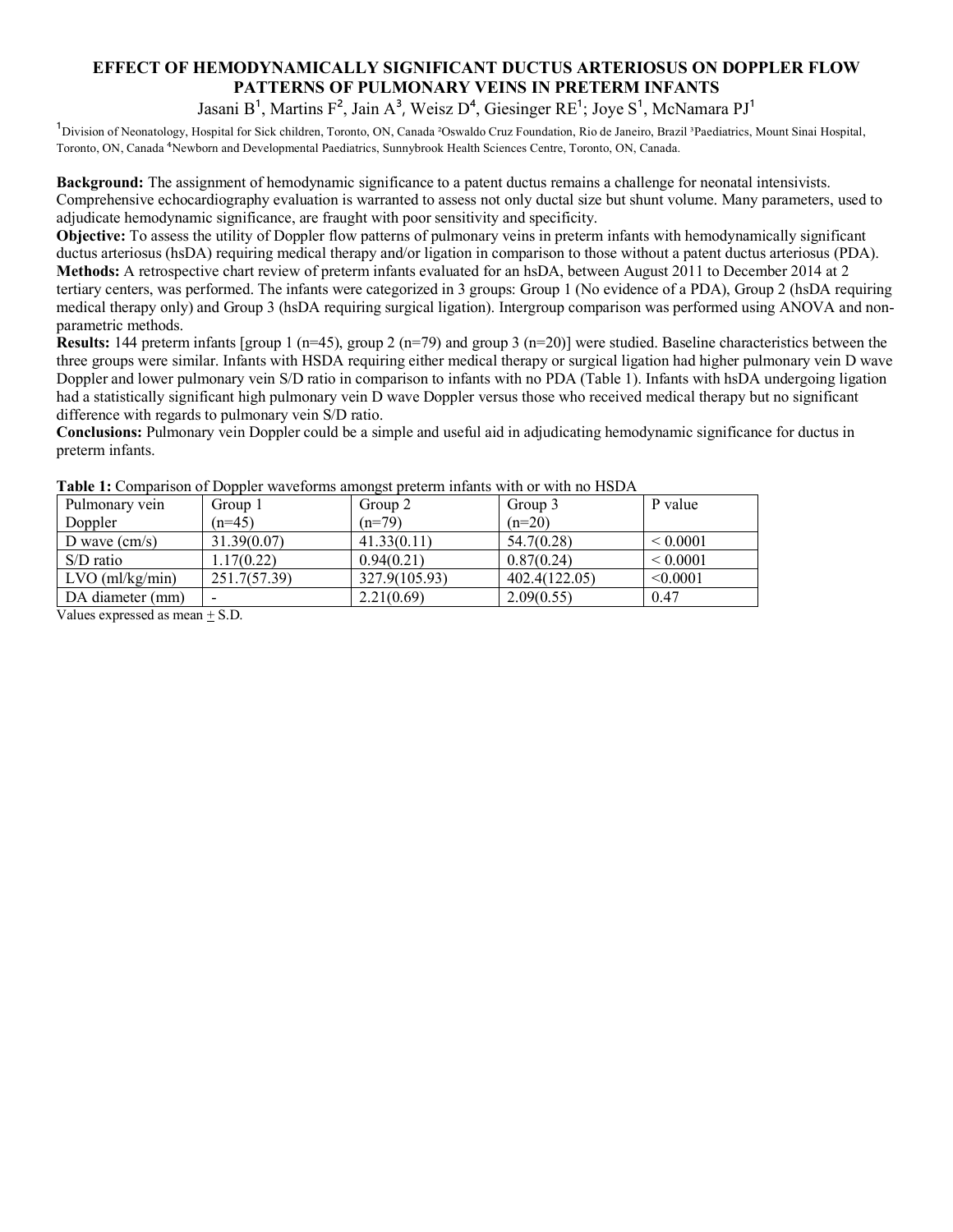## **HIGH DOSE VERSUS STANDARD DOSE IBUPROFEN FOR PATENT DUCTUS ARTERIOSUS IN PRETERM INFANTS –A META-ANALYSIS**

Jasani B<sup>1</sup>; Weisz D<sup>2</sup>; Giesinger R<sup>1</sup>; Jain A<sup>3</sup>; McNamara PJ<sup>1</sup>

Division of Neonatology, Hospital for Sick children, Toronto, ON, Canada <sup>2</sup>Newborn and Developmental Paediatrics, Sunnybrook Health Sciences Centre, Toronto, ON, Canada ³Paediatrics, Mount Sinai Hospital, Toronto, ON, Canada

**Background:** Observational studies have suggested that high dose ibuprofen may be an alternative to standard dose ibuprofen for the closure of a hemodynamically significant ductus arteriosus (hsDA) in preterm infants. To determine the efficacy and safety of high dose ibuprofen compared with standard dose ibuprofen (10,5,5mg/kg/d) for closure of a hsDA in preterm infants.

**Methods:** We conducted searches of the Cochrane Central Register of Controlled Trials (CENTRAL, Cochrane Library), MEDLINE, EMBASE and CINAHL in March 2018. We identified two randomised controlled trials (RCTs) and three observational studies that compared high dose to standard dose ibuprofen for the treatment of an echocardiographically diagnosed hsDA in preterm infants. Primary outcome was failure of ductal closure after first course of ibuprofen treatment. Secondary outcomes were rates of renal insufficiency, oliguria, hyperbilirubinemia, thrombocytopenia, NEC, sepsis, IVH, mortality, duration of hospital stay and levels of serum creatinine, bilirubin, platelets post treatment.

**Results:** Two RCTs and three observational studies comparing high dose versus standard dose ibuprofen for treatment of hsDA that enrolled 309 infants were included. There was significant difference between treatment with high dose versus standard dose ibuprofen favouring high dose ibuprofen for failure of ductal closure after the first course of drug administration (typical relative risk (RR) 0.64, 95% confidence interval (CI) 0.47 to 0.87; NNTB 6, typical RD -0.15, 95% CI -0.25 to -0.05; I2 = 59% for RR and I2 = 38% for RD). On sensitivity analysis after exclusion of observational studies, there was significant difference between treatment with high dose versus standard dose ibuprofen favouring high dose ibuprofen for failure of ductal closure after the first course of drug administration (typical relative risk (RR) 0.27, 95% confidence interval (CI) 0.11 to 0.64; NNTB 4, typical RD -0.23, 95% CI -0.36 to -0.10; I2 = 35% for RR and  $I2 = 0\%$  for RD). There were no significant differences between the paracetamol and the ibuprofen groups with regards to secondary outcomes.

**Conclusions**: In comparison to standard dose ibuprofen, high dose ibuprofen appears to be more effective and safe in closure of hsDA in preterm infants.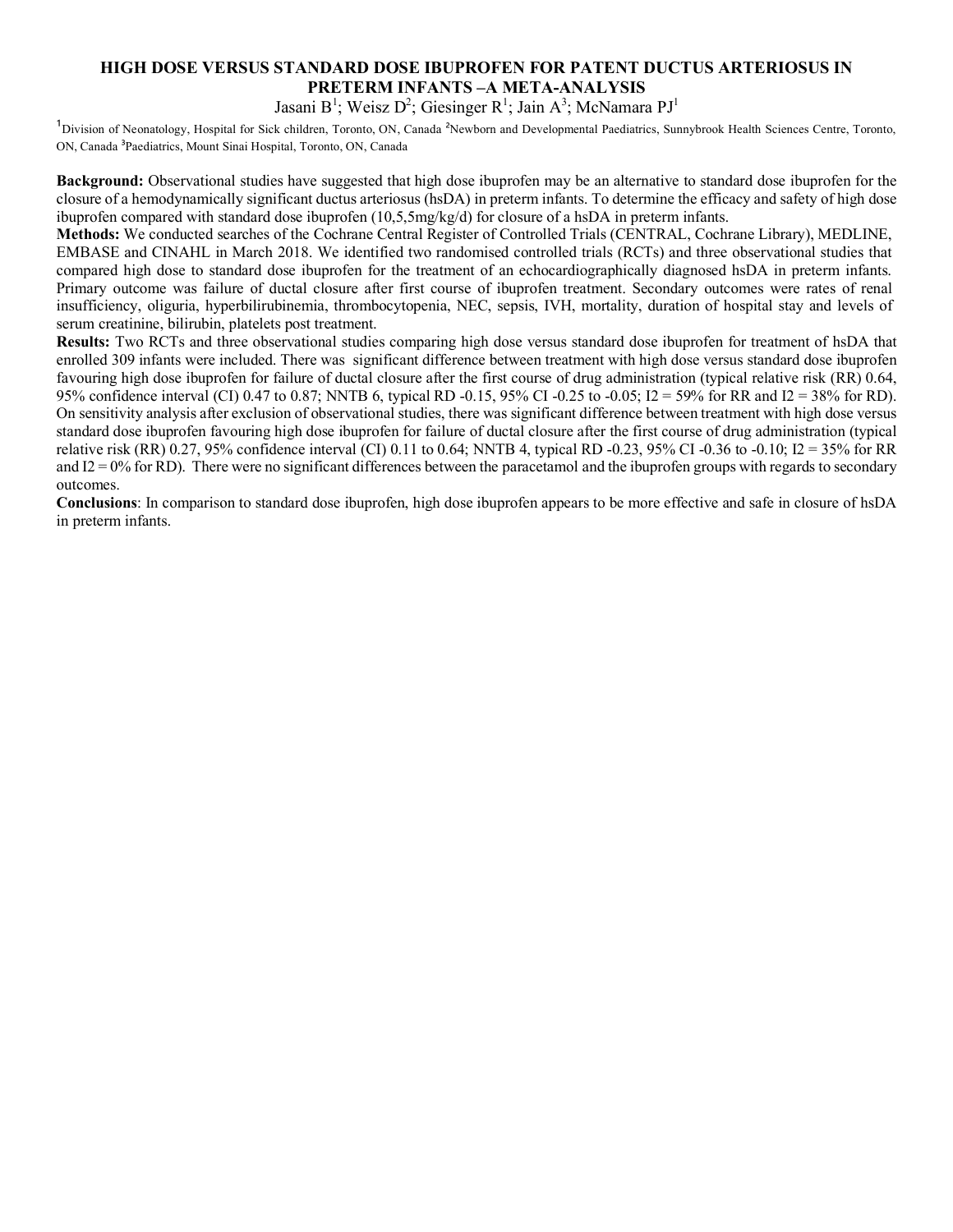## **PARACETAMOL FOR PATENT DUCTUS ARTERIOSUS IN PRETERM INFANTS –A META-ANALYSIS** Jasani B<sup>1</sup>; Weisz D<sup>2</sup>; Giesinger R<sup>1</sup>; Jain A<sup>3</sup>; McNamara PJ<sup>1</sup>

<sup>1</sup>Division of Neonatology, Hospital for Sick children, Toronto, ON, Canada <sup>2</sup>Newborn and Developmental Paediatrics, Sunnybrook Health Sciences Centre, Toronto, ON, Canada ³Paediatrics, Mount Sinai Hospital, Toronto, ON, Canada

**Background:** Case reports and few trials have suggested that paracetamol may be an alternative for the closure of a hemodynamically significant ductus arteriosus (hsDA). To determine the efficacy and safety of intravenous or oral paracetamol compared with placebo or no intervention, intravenous (iv) indomethacin, iv or oral ibuprofen, for closure of a hsDA in preterm infants.

**Methods:** We conducted searches of the Cochrane Central Register of Controlled Trials (CENTRAL, Cochrane Library), MEDLINE, EMBASE and CINAHL for articles quoting identified randomised controlled trials. All searches were conducted in March 2018. We identified five randomised controlled trials (RCTs) that compared oral paracetamol to oral ibuprofen, one RCT that compared iv paracetamol to iv ibuprofen and iv indomethacin, one RCT that compared oral paracetamol to iv indomethacin for the treatment of an echocardiographically diagnosed hsDA in preterm infants. In addition, one RCT compared prophylactic iv paracetamol to placebo. **Results:** Six RCTs comparing oral/iv ibuprofen versus oral/iv paracetamol for treatment of hsDA that enrolled 688 infants were included. There was no significant difference between treatment with oral/iv paracetamol versus oral/iv ibuprofen for failure of ductal closure after the first course of drug administration (typical relative risk (RR) 0.90, 95% confidence interval (CI) 0.71 to 1.13; typical RD -0.03, 95% CI -0.10 to 0.04; I2 = 0% for RR and I2 = 0% for RD). There were no significant differences between the paracetamol and the ibuprofen groups in the secondary outcomes except for gastrointestinal bleeding (typical RR 0.28, 95% CI 0.12 to 0.69, NNTB 17,  $n = 4$  studies,  $n = 537$  infants), for serum creatinine levels (MD-0.09 mg/dl, 95% CI -0.12 to -0.07; I2 = 88%, n= 537 (4 studies)) and for serum bilirubin levels post treatment (MD – 11.25 mmol/L, 95% CI -13.88 to -8.62; I2 = 39% for WMD, n= 290 infants (2 studies)) in favour of paracetamol. 1 RCT reported neurodevelopmental outcomes at 18-24 months and found no significant difference in neurodevelopmental outcomes between the two groups. Two RCTs comparing iv indomethacin versus oral/iv paracetamol for treatment of hsDA that enrolled 273 infants were included. There was no significant difference between treatment with oral/iv paracetamol versus iv indomethacin for failure of ductal closure after the first course of drug administration (RR 0.96, 95% CI 0.55 to 1.65; typical RD - 0.01, 95% CI -0.09 to 0.08; I2 = 11% for RR and I2 = 17% for RD). There were no significant differences between the paracetamol and the ibuprofen groups in the secondary outcomes except for serum creatinine levels post treatment (MD -0.35 mg/dl, 95% CI -0.39 to - 0.31, n=200 (1 study)). With regards to prophylactic paracetamol versus placebo, one RCT concluded that the ductus closed faster in the paracetamol group (hazard ratio 0.49, 95% CI 0.25-0.97,  $P = .016$ ) without any adverse effects.

**Conclusions:** Oral or iv paracetamol appears to be as effective in closing a PDA as oral/iv ibuprofen or iv indomethacin with a better adverse effect profile with limited long term neurodevelopmental follow up data available.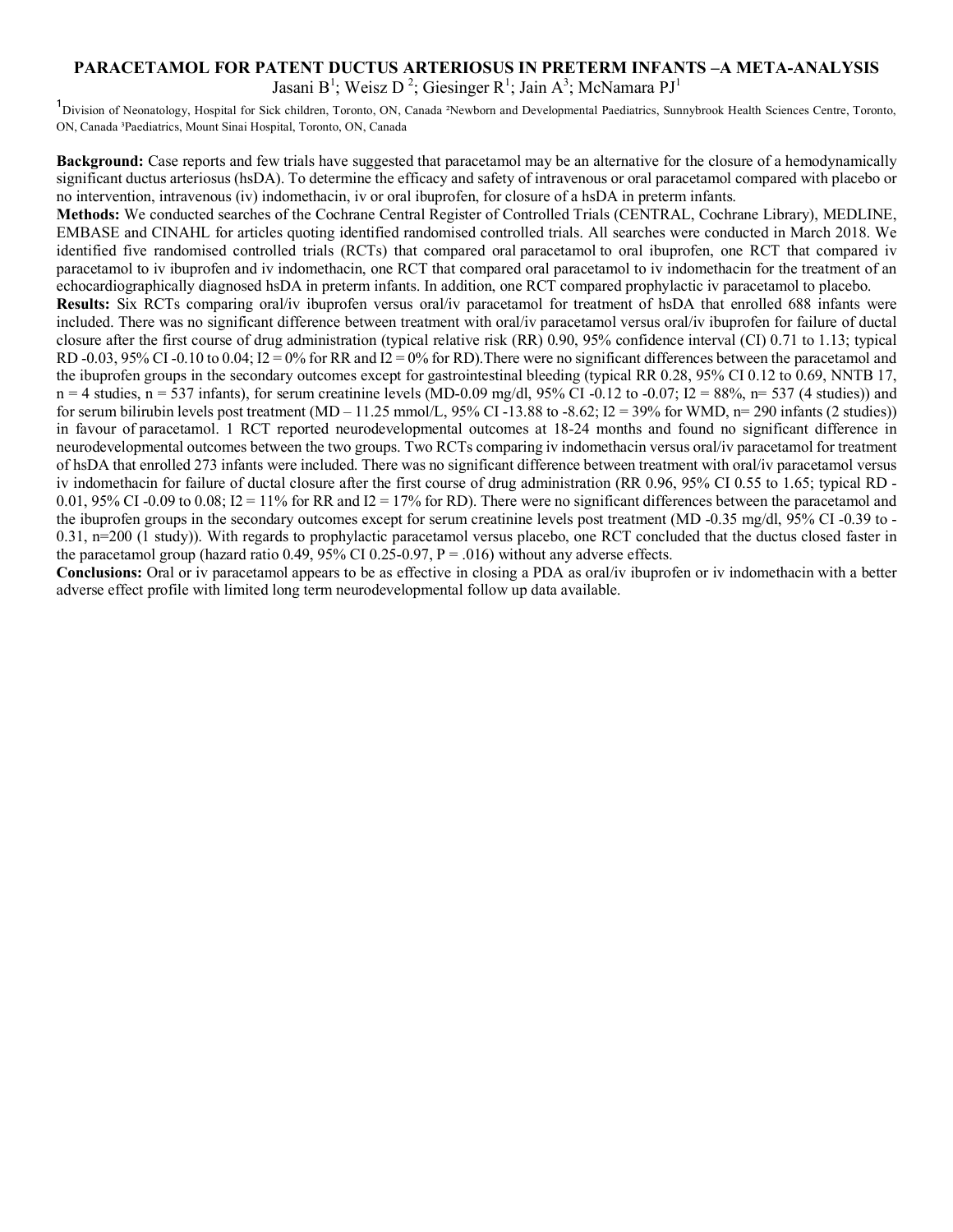## **CLINICAL BURDEN OF POSTNATALLY ACQUIRED ACUTE CARDIOPULMONARY CRITICAL ILLNESS AMONG PRETERM NEONATES OF <32 WEEKS GA**

Kharrat A, McNamara PJ, Weisz DE, Kelly E, Masse E, Mukerji A, Louis D, Afifi J, Shah PS, Jain A

**Background**: Despite being a frequently encountered complication in contemporary neonatal practice and a major cause of mortality, postnatally acquired acute cardiopulmonary critical illnesses (CCIs) affecting premature neonates have rarely been a subject of research. **Objective**: To assess the disease burden associated with CCIs, as identified by significant exposure to treatment with inotropes and/or inhaled nitric oxide (iNO), in preterm neonates admitted to tertiary NICUs in Canada, and to determine factors associated with mortality. **Design/Methods**: A retrospective cohort study was performed using the Canadian Neonatal Network (CNN) database, including preterm infants of ≤ 32 weeks gestational age (GA) admitted to tertiary Canadian NICUs between 2010 and 2016. CCI was defined as any of the following exposures occurring after 3 days of age: 1) inotrope or iNO for  $\geq$  3 consecutive days; 2) inotrope and iNO for  $\geq$  2 consecutive days; 3) inotropes or iNO within 2 days before death. Comparison was performed between survivors versus those who died. Multivariable analysis (MVA) was performed to identify factors associated with mortality in CCIs. Inter-site variability in the incidence of CCIs and associated mortality was also examined. A subgroup analysis was performed for those with CCIs secondary to culturepositive sepsis.

**Results**: The incidence of CCIs in the study population was 7.6% (n=2175), with a mortality rate among CCI neonates of 42% (n=917). Important differences were observed between neonates who survived versus those who died (Table 1). MVA revealed higher GA at birth [adjusted odds ratio (95% confidence interval) 0.93 (0.89, 0.97)], greater postnatal age at

CCI  $[0.98 (0.97, 0.98)]$ , use of antenatal steroid  $[0.69 (0.52, 0.91)]$  and postnatal surfactant  $[0.74 (0.56, 0.99)]$  to be favorable factors, while prior diagnosis of sepsis [1.54 (1.24, 1.90)] or NEC [3.55 (2.72, 4.63)] was adversely associated with mortality. Significant intersite variability was observed in both the incidence of CCIs as well as associated mortality  $(p<0.01$ ; Figure 1). Irrespective of the identification criteria, CCI survivors demonstrated a high rate of common neonatal morbidities. Restricting the analysis to neonates with sepsis revealed similar

results.

**Conclusion**: CCIs affect a significant number of preterm neonates. The associated high mortality and morbidity as well as significant inter-site variability support an urgent need for focused research and specific quality improvement initiatives for improving outcomes in this specific population.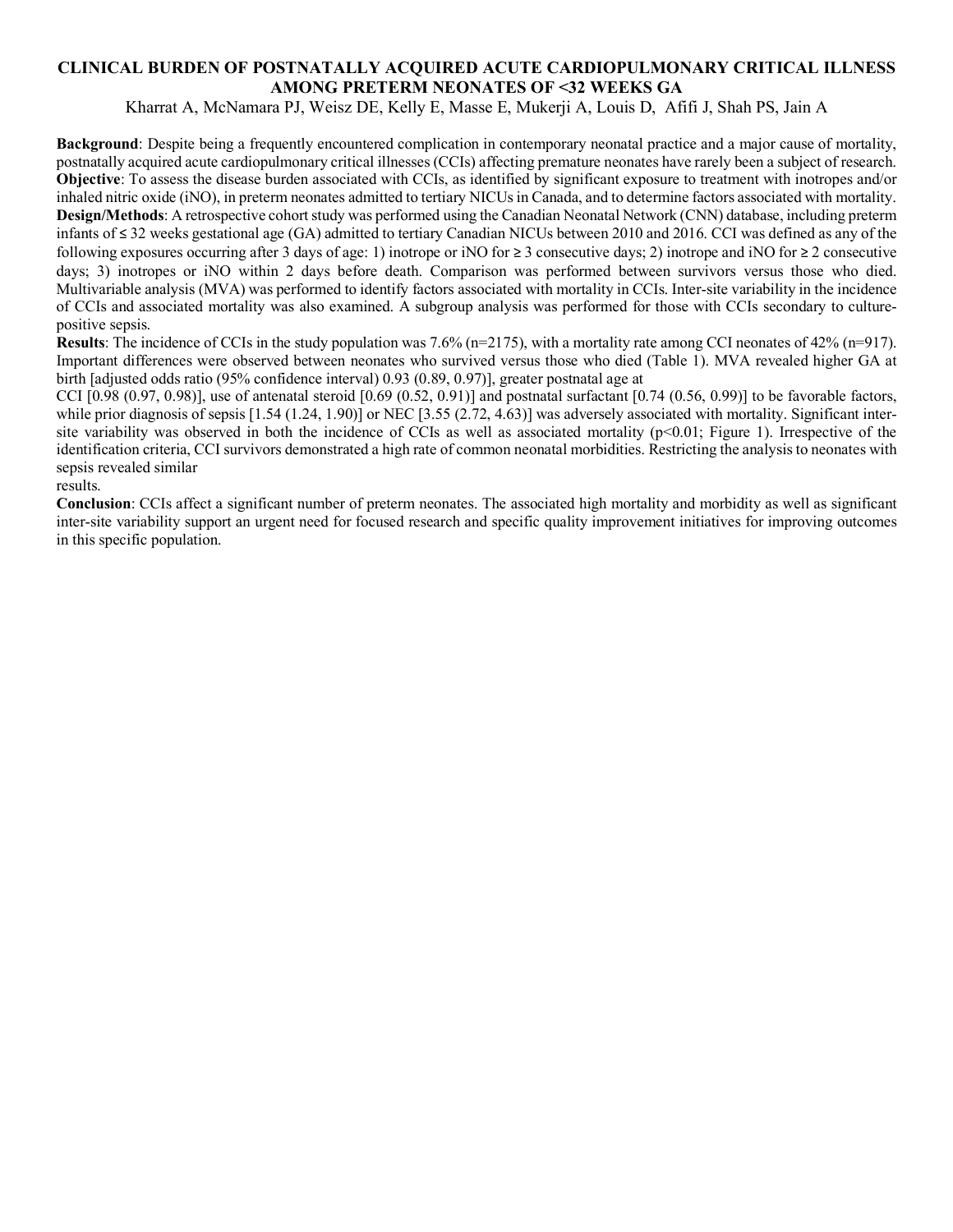#### **SERUM CORTISOL LEVELS IN ASPHYXIATED INFANTS WITH HYPOTENSION**

Kovacs K, Szakmar E, Meder U, Cseko A, Szabo AJ, Szabo M, Jermendy A

1<sup>st</sup> Department of Paediatrics, Semmelweis University, Budapest, Hungary

*Background:* Hemodynamic instability due to cardiovascular insufficiency is a common complication in asphyxiated, cooled neonates. Hypotension is often resistant to volume and catecholamine administration, which could be related to low serum cortisol values. Relative adrenal insufficiency (RAI) has not been studied in detail in critically ill, hypotensive neonates with perinatal asphyxia between the 0- 168th postnatal hours (during and immediately after hypothermia treatment).

*Aims:* To assess serum cortisol values in asphyxiated, hypotensive infants treated with hypothermia and examine the relationship between serum cortisol values and severity of illness.

*Methods:* We conducted a retrospective cohort study between 2007-2016, including term neonates with moderate-to-severe hypoxicischemic encephalopathy who underwent standard hypothermia treatment. Cortisol values were measured in 79 infants whenever hypotension occurred in the first week of life.

*Results:* Serum cortisol values displayed an exponential decay characteristic after birth with 89% of the measurements being less than 15 μg/dl, the threshold of RAI. Infants with more severe condition measured on the SNAP-II scale had significantly higher cortisol values during hypothermia (moderate-severe 5.0 [3.9;10.9] μg/dl vs mild condition 2.8 [2.0;4.6] μg/dl; p=0.002). Eventually 57% of patients received low-dose hydrocortisone supplementation (HCS) at a median dose of 0.6 [0.5;1.0] mg/kg due to hemodynamic instability and suspected RAI. Among those who were available for follow-up, patients with or without HCS scored similarly on the Bayley-II.

*Conclusions:* Our results suggest that asphyxiated, cooled infants presenting with hypotension were likely to have low serum cortisol values. Further studies are needed to test the efficacy and long-term safety of hydrocortisone administration in the treatment of hypotension in asphyxiated, cooled neonates.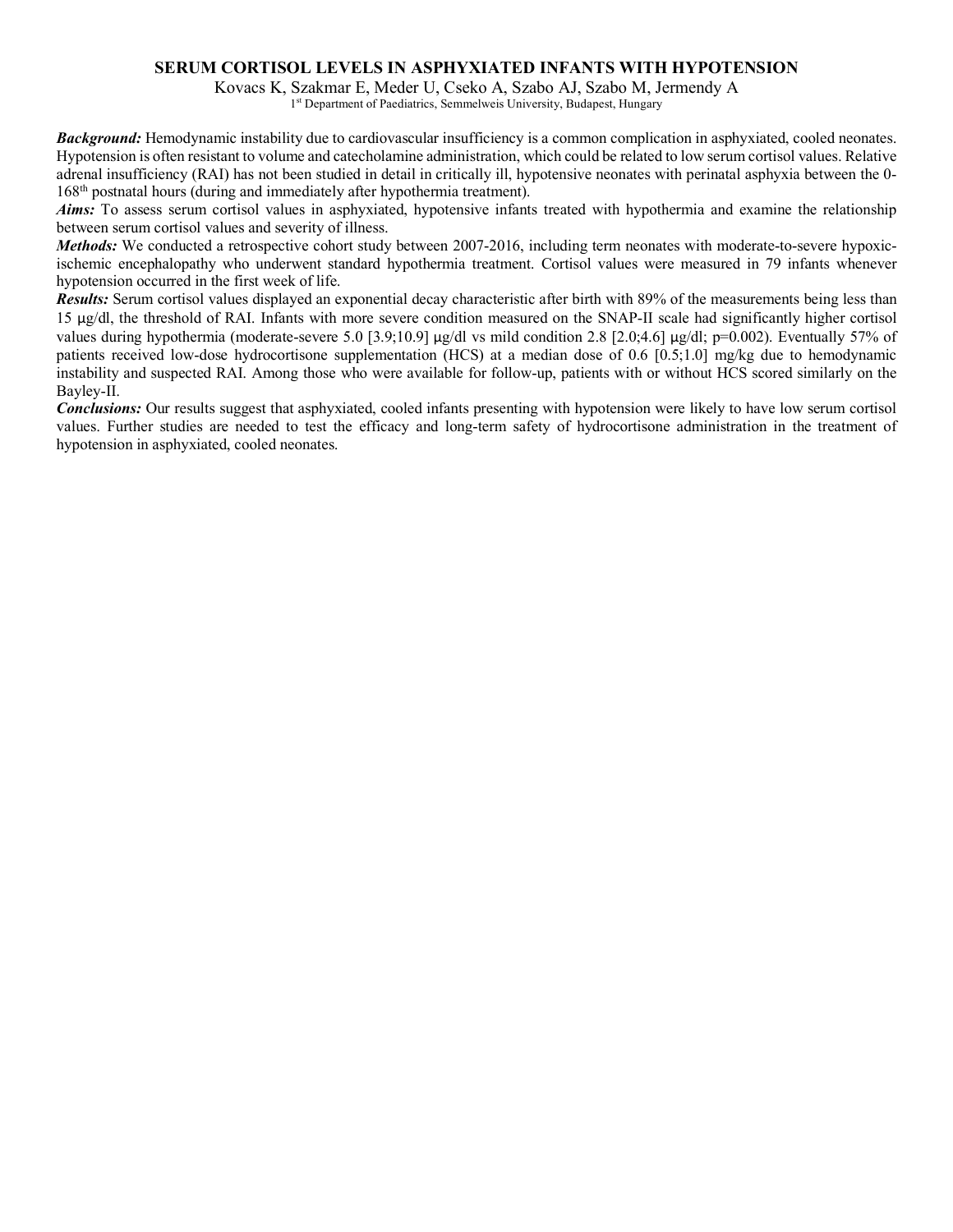#### **HYDROCORTISONE TREATMENT IN SYSTEMIC LOW BLOOD PRESSURE DURING HYPOTHERMIA IN ASPHYXIATED NEWBORNS (CORTISoL trial)**

Kovacs K, Szakmar E, Meder U, Cseko A, Tolgyesi A, Szabo AJ, Szabo M, Jermendy A 1<sup>st</sup> Department of Paediatrics, Semmelweis University, Budapest, Hungary

*Background:* Asphyxiated neonates frequently present with haemodynamic instability, or volume and catecholamine resistant hypotension. Relative adrenal insufficiency (RAI) could be considered as an underlying etiology, and hydrocortisone treatment may be a causative therapy in selected infants. To date, hydrocortisone treatment for systemic hypotension in infants with hypoxic-ischemic encephalopathy (HIE) undergoing hypothermia has not been formally evaluated.

*Methods:* A double-blind, randomized, placebo-controlled clinical trial was conducted in the NICU of the 1<sup>st</sup> Department of Paediatrics, Semmelweis University between 2016 and 2017 (ClinicalTrials.gov identifier: NCT02700828). Thirty-five HIE neonates with systemic low blood pressure during hypothermia treatment were randomly assigned to receive 0.5 mg/kg/6 hours hydrocortisone or placebo beside standard dopamine treatment. Primary outcome was the change in mean arterial blood pressure in the patients receiving hydrocortisone vs placebo.

*Results:* The baseline clinical characteristics were similar between the study groups. Serum cortisol concentrations were low immediately before randomization both in hydrocortisone and placebo groups, suggesting the presence of RAI. Significantly more HIE infants treated with hydrocortisone reached 5 mmHg increase in mean arterial blood pressure at the  $2<sup>nd</sup>$  hour after the initiation of intervention compared to controls (94% vs 63%, respectively, p=0.033). Furthermore, patients with hydrocortisone treatment received significantly less vasopressor-inotropic support as measured by the duration and cumulative dose of catecholamines compared to controls (median 47 [18;78] vs 92 [70;102] hours, p=0.005; and median 10 [3;27] vs 51 [27;57] mg/kg, p=0.001, respectively). Results of the long-term follow-up examinations on the Bayley-II neurodevelopmental test are still being evaluated.

*Conclusion:* Our results suggests that hydrocortisone administration was effective in raising the blood pressure and decreasing the catecholamine need of HIE patients with hypotension during hypothermia. Data regarding the long-term safety of hydrocortisone treatment is still awaited in this population.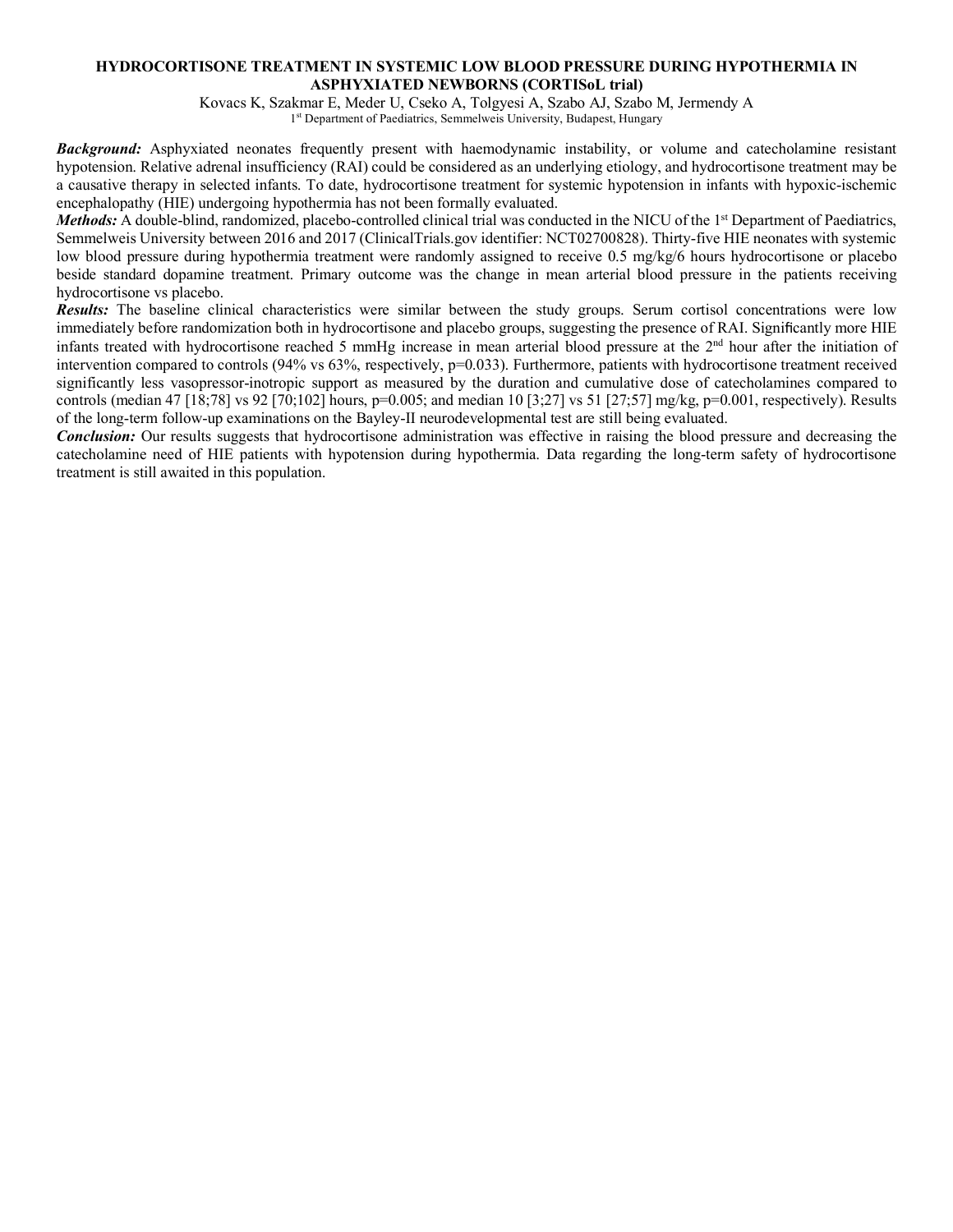### **ASSOCIATION BETWEEN CLINICAL FACTORS RELATED TO LATE-ONSET CIRCULATORY COLLAPSE AND BRAIN DAMAGE IN PRETERM INFANTS**

Lee ES, Sohn JA, Lee JA

Division of Neonatology, Department of Pediatrics, Seoul Metropolitan Government-Seoul National University Boramae Medical Center

**Objective:** Late-onset circulatory collapse (LCC) has been reported that premature babies of more than 7 days old develop circulatory failure in response to glucocorticoid therapy. The aim of this study is to identify clinical factors that increase brain damage in LCC patients.

**Methods:** We retrospectively reviewed total of 167 preterm infants who were born at <35weeks gestation and had hypotension between Apr. 2009 and Mar. 2017 at SMG-SNU Boramae Medical Center. Patients with cardiac diseases including patent ductus arteriosus, confirmed infection, massive hemorrhage, pneumothorax, or congenital anomaly were excluded. Forty infants with hypotension and oliguria after 7days were classified to LCC. We divided the patients into two groups based on ultrasonography and magnetic resonance imaging results; infants with periventricular leukomalacia  $(n=9)$  and normal image  $(n=31)$  after LCC. The clinical factors including perinatal characteristics, clinical features at LCC period and neonatal morbidities of these two groups were compared.

**Results:** The incidence of LCC was 6% (n=40) and the distribution showed highest at gestational age of 26 weeks (29%) and body weight of  $1001-1250g$  (22%). The incidence of brain damage in LCC patients was 23% (n=9). There was no significant difference in perinatal characteristics and postnatal morbidities between two groups according to brain damage. Postnatal age (PNA) was older in the group with brain damage (16 vs 24 days, p=0.047). The lowest mean blood pressure (MBP) and the lowest serum sodium concentration were significantly lower in the brain damage group (19 vs 22 mmHg,  $p=0.034$ ; 125 vs 129 meq/L,  $p=0.043$ ). There was no significant difference in hypotension duration, oliguria, the highest potassium concentration, cortisol level, inotropic use, hydrocortisone initiation time and duration of the treatment between two groups. In receiver-operating characteristic curve for predictors of brain damage in LCC infants, the cut-off values of PNA, MBP, and sodium concentration were 20 days (sensitivity=0.556, specificity=0.677), 20.5 mmHg (sensitivity=0.667, specificity=0.581), and 127.5 meg/L (sensitivity=0.667, specificity=0.677), respectively.

**Conclusion:** Infants with lower serum sodium level and lower MBP during LCC period had more brain damage. Therefore, fast initiation of hydrocortisone and management for normalizing the serum sodium level and MBP are important in LCC patients.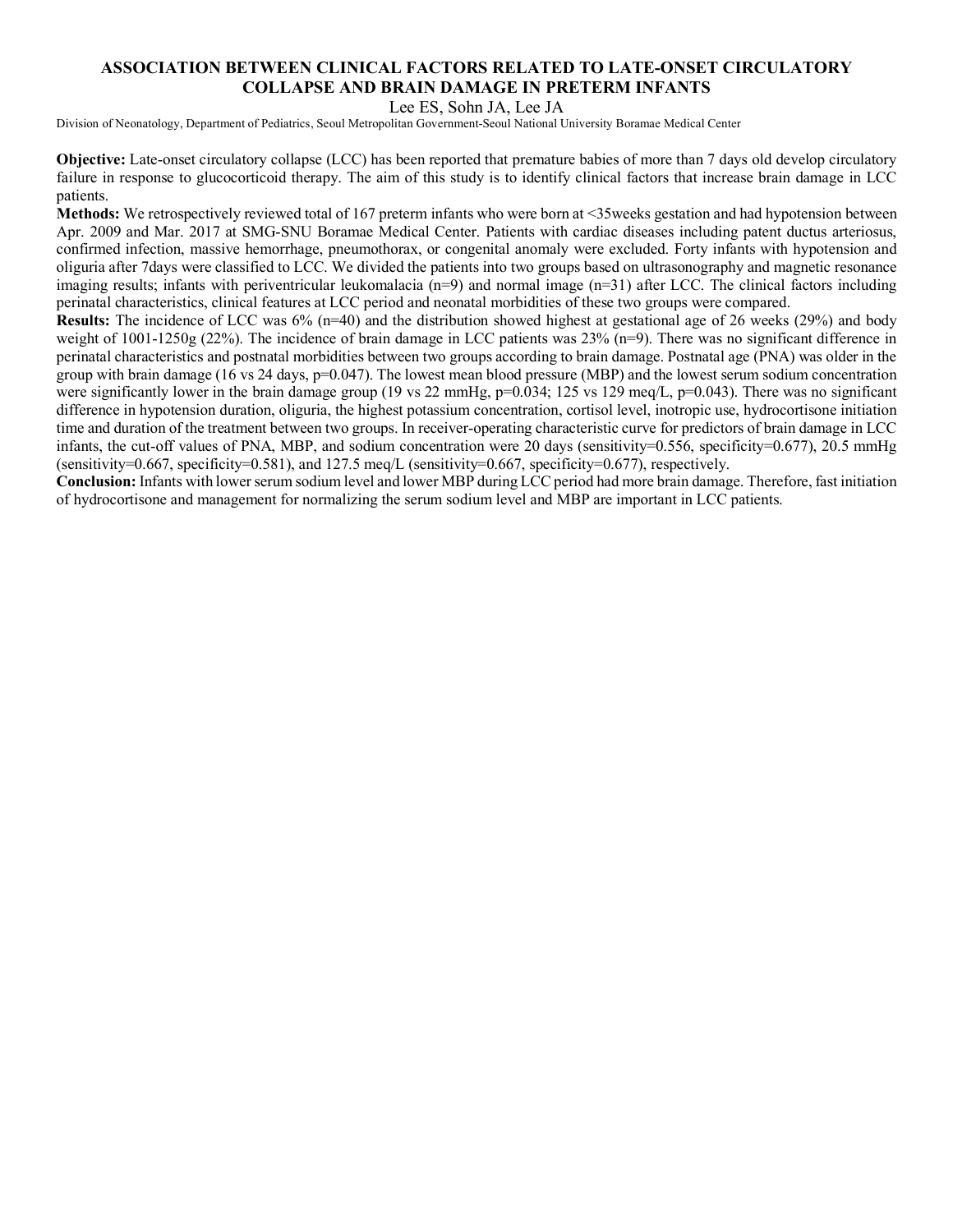## **VALIDATION OF RIGHT VENTRICULAR OUTPUT CALCULATION IN A COHORT OF HEALTHY NEONATES**

McNamara KP<sup>1</sup>, Ibarra-Rios D<sup>4</sup>, Castaldo MP<sup>2</sup>, Giesinger RE<sup>2</sup>, McNamara PJ<sup>2</sup>, Jain A<sup>3</sup> <sup>1</sup>Life Sciences, University of Toronto, Oakville, ON, Canada.

**Background:** Right ventricular output (RVO) is routinely used to asses right ventricular (RV) systolic performance to guide clinical decision making. It is possible to image the right ventricular outflow tract and estimate RVO from different imaging planes, but the reliability and precision of each technique is unknown. In patients with no intracardiac shunt or patent ductus arteriosus, RVO should approximate left ventricular output (LVO).

**Objective:** The aim of this study was to characterize the reliability and accuracy of RVO calculation from three standardized echocardiography imaging planes.

**Design/Methods:** To validate RVO, echocardiograms were considered eligible if comprehensive right heart function assessment was performed and all imaging planes were available for analysis, there was no evidence of patent ductus arteriosus or atrial septal defect, and myocardial function was normal. Components of RVO [velocity time integral (VTI, pulsed wave Doppler), heart rate (HR), pulmonary artery (PA) annulus diameter (2D)] were measured by a single operator in 3 imaging planes [parasternal long axis (PLx), parasternal short axis (PSx) and apical RV 3 chamber (RV3)]. Components of left ventiricular output (LVO) were measured from an apical 5-chamber view. The average of 3-5 readings was obtained for each measurement. Outputs were calculated according to the formula [HR\*VTI\*πr2]/weight. Agreement was determined by calculating median bias for each imaging plane in relation to LVO using Bland-Altman analysis and Spearman correlation coefficients. Concordance within/between observers was assessed using intra-class coefficient (ICC) and coefficient of variation (COV) in a subset of 15 echocardiograms.

**Results:** RVO calculated from all imaging planes showed significant agreement with LVO. [Table 1] RV3 chamber view showed the lowest median bias [-6mls/kg/min] and highest correlation co-efficient [0.71, p<.001]. Intra-observer ICC was >0.96 for RV VTI and PA diameter, regardless of imaging plane. The highest inter-observer agreement for RV VTI [ICC 0.94 (0.86, 0.97)] and PA diameter  $[ICC = 0.84 (0.65, 0.93)]$  was from the PSx plane.

Conclusion(s): RVO may be calculated from different imaging planes with acceptable bias and low intra/interobserver variability. Although RV3/PSx imaging planes showed the lowest median bias and interobserver variability, the optimal method used clinically to estimate RVO should be based on the quality of the imaging plane and the standardization of measurement techniques.

**Conclusion:** RVO calculated from 3 different imaging planes showed excellent agreement with low bias and low intra/inter-observer variability. RV3/PSx planes showed the lowest bias and inter-observer variability. The optimal method used clinically to estimate RVO should be based on the quality of the imaging plane and the standardization of measurement techniques.

| Imaging plane          | RVO [ml/min/kg]                        |                 | Median Bias [95% CI] |                            | Spearman coefficient    |  |
|------------------------|----------------------------------------|-----------------|----------------------|----------------------------|-------------------------|--|
| RV 3 Chamber           | 241 (105, 579)                         |                 |                      | $-6.23$ $(-27.0, 7.00)$    | $0.71$ (p < .0001)      |  |
| Parasternal short axis | 269 (72.0, 855)                        |                 |                      | $-12.09$ ( $-26.0$ , 1.00) | 0.70(p < .0001)         |  |
| Parasternal long axis  | 264 (84.0, 720)                        |                 |                      | $-9.66(-32.0, 5.00)$       | $0.61$ (p < .0001)      |  |
| $LVO$ [ml/min/kg]      | 227 (142, 502)                         |                 |                      |                            | 1.00000                 |  |
|                        | Intra-observer $(1 \& 2)$              |                 |                      |                            | Inter-observer $(1&&3)$ |  |
|                        | $ICC^*$                                | <b>BA</b>       |                      | ICC                        | <b>BA</b>               |  |
|                        | $(95\% \text{ CI})$                    | 95% LOA         | $(95\% \text{ CI})$  |                            | 95% LOA                 |  |
| PA-VTI-3C              | 0.965(0.905, 0.983)                    | $-0.45, 0.20$   |                      | 0.80(0.57, 0.91)           | $-1.27, 0.16$           |  |
| PA-VTI-SAX             | 0.977(0.952, 0.992)                    | $-0.46, 0.09$   |                      | 0.94(0.86, 0.97)           | $-0.64, 0.24$           |  |
| PA-VTI-LAX             | 0.986(0.976, 0.996)                    | $-0.37, 0.13$   |                      | 0.94(0.86, 0.97)           | $-0.51, 0.05$           |  |
| PA-DIAM-3C             | 0.989(0.976, 0.996)                    | $-0.01, -0.002$ |                      | 0.83(0.63, 0.93)           | $-0.02, 0.03$           |  |
| PA-DIAM-<br>SAX        | 0.984(0.952, 0.992)                    | $-0.01, 0.004$  |                      | 0.84(0.65, 0.93)           | $-0.001, 0.05$          |  |
| PA-DIAM-<br>LAX        | 0.989(0.976, 0.996)<br>$-0.01, 0.01$   |                 |                      | 0.83(0.63, 0.93)           | $-0.004, 0.04$          |  |
| AO-VTI                 | 0.974(0.927, 0.989)<br>$-0.18, 0.38$   |                 |                      | 0.94(0.86, 0.97)           | $-0.58, 0.27$           |  |
| AO-DIAM                | 0.987(0.976, 0.996)<br>$-0.01, -0.003$ |                 |                      | 0.85(0.67, 0.94)           | $-0.03, 0.01$           |  |